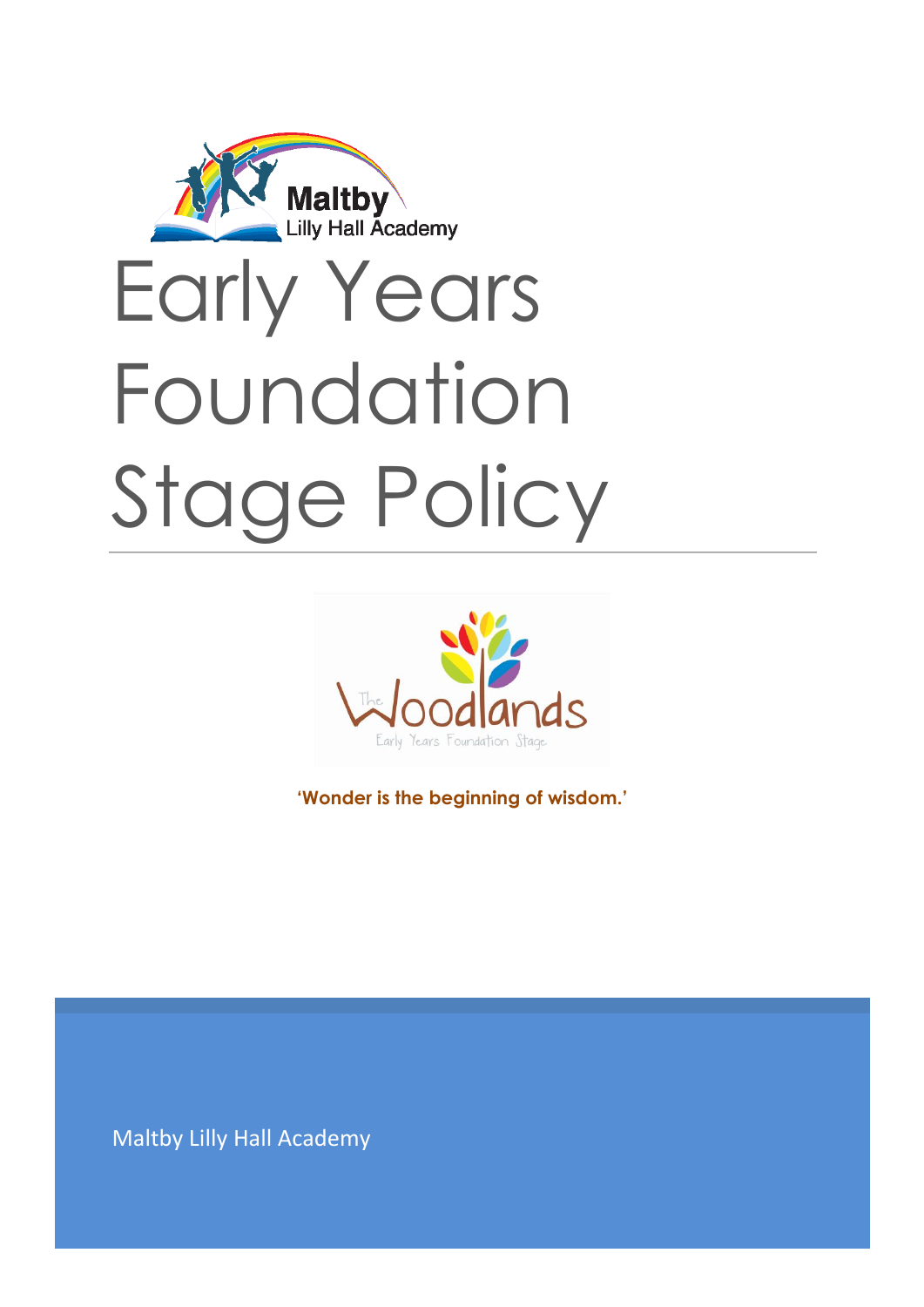### POLICY STATEMENT

This document outlines the philosophy, aims and principles of early years teaching and learning in The Woodlands Early Years Foundation Stage at Maltby Lilly Hall Academy. This document underpins practice in all areas of provision.

During The Early Years Foundation Stage "Every child deserves the best possible start in life and the support that enables them to fulfil their potential. Children develop quickly in the early years and a child's experiences between birth and age five have a major impact on their future life chances. A secure, safe and happy childhood is important in its own right. Good parenting and high quality early learning together provide the foundation children with all they need to make the most of their abilities and talents as they grow up."

"Statutory Framework for the Early Years Foundation Stage",

Department for Education, 2012

Early childhood is the foundation on which children build the rest of their lives. At The Woodlands Early Years Foundation Stage at Maltby Lilly Hall Academy we greatly value the important role that the Early Years Foundation Stage (EYFS) plays in laying secure foundations for future learning and development, however we also believe early childhood is valid in itself, as part of life. It is important to view the EYFS as preparation for life and not simply preparation for the next stage of education.

The EYFS is for children from birth to five years of age. The final two years of the EYFS are referred to as Foundation 1 (F1) and Foundation 2 (F2). All children begin school with a variety of experiences and learning. It is the privilege of the practitioners working in the Foundation Stage to take on the task of building upon that prior learning and experience. This is done through a holistic approach to learning, ensuring that parents/guardians,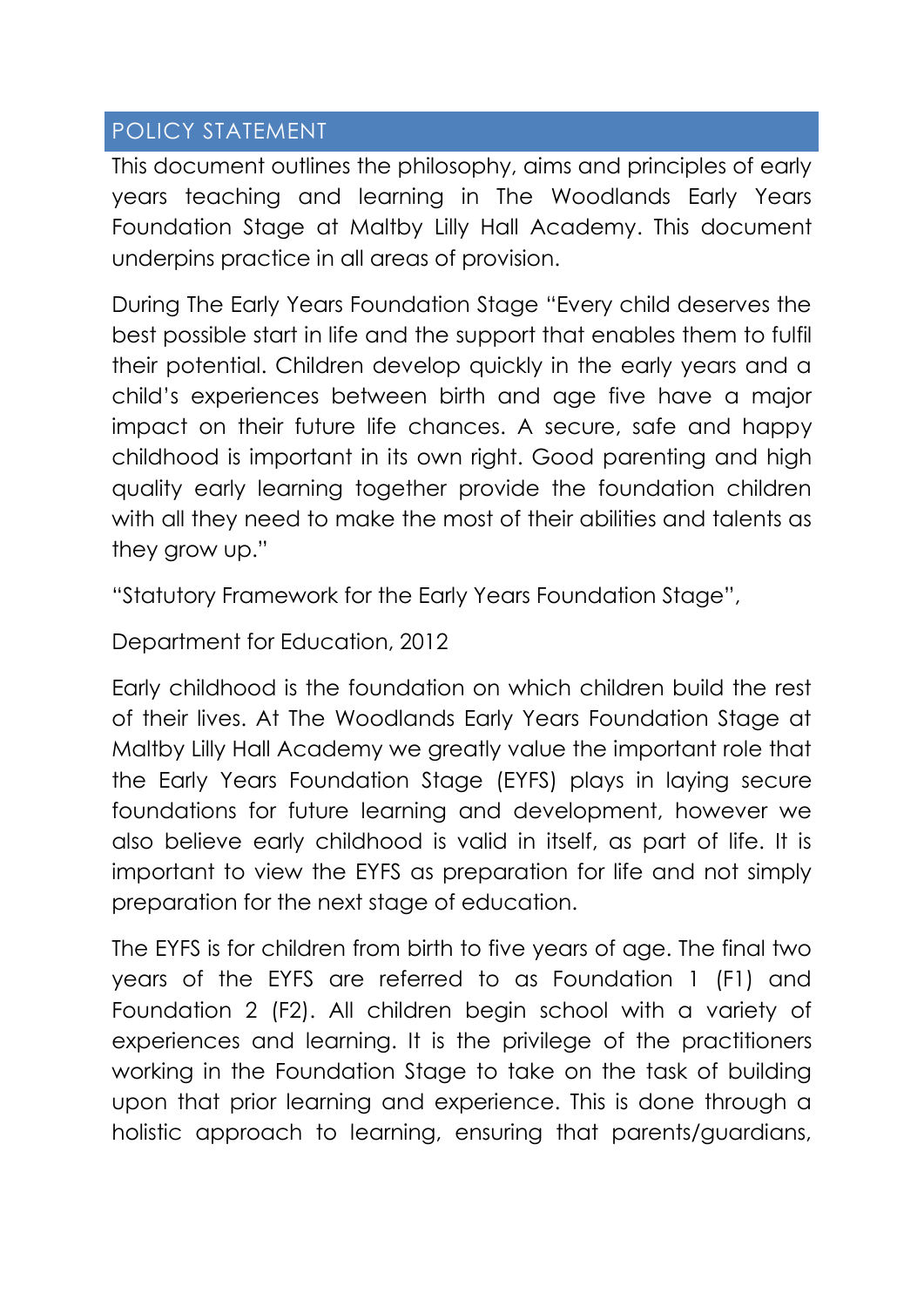support staff and the Foundation Stage teachers work effectively together to support children's learning and development.

#### AIMS

We aim to provide a broad and balanced curriculum which will enable each child to develop personally, socially, emotionally, spiritually, physically, creatively and intellectually to his/her full potential. Each child is valued as an individual and teaching and learning is based on the understanding that children develop at different rates. At The Woodlands Early Years Foundation Stage at Maltby Lilly Hall Academy we aim to:

 Provide a safe, challenging, stimulating, caring and sharing environment which is sensitive to the needs of the child, including children with additional needs.

 Provide a broad, balanced, relevant and creative curriculum that will set in place firm foundations for future learning and development.

• Provide opportunities for children to learn through planned, purposeful play in all areas of learning and development.

 Use and value what each child can do, assessing their individual needs and helping each child to progress.

 Enable choice and decision-making, fostering independence and self-confidence.

 Work in partnership with parents/guardians and value their contributions ensuring that all children, irrespective of ethnicity, culture, religion, home language, family background, learning difficulties, disabilities, gender or ability have the opportunity to experience a challenging and enjoyable programme of learning and development.

 Provide opportunities whereby children experience a challenging and memorable learning experience.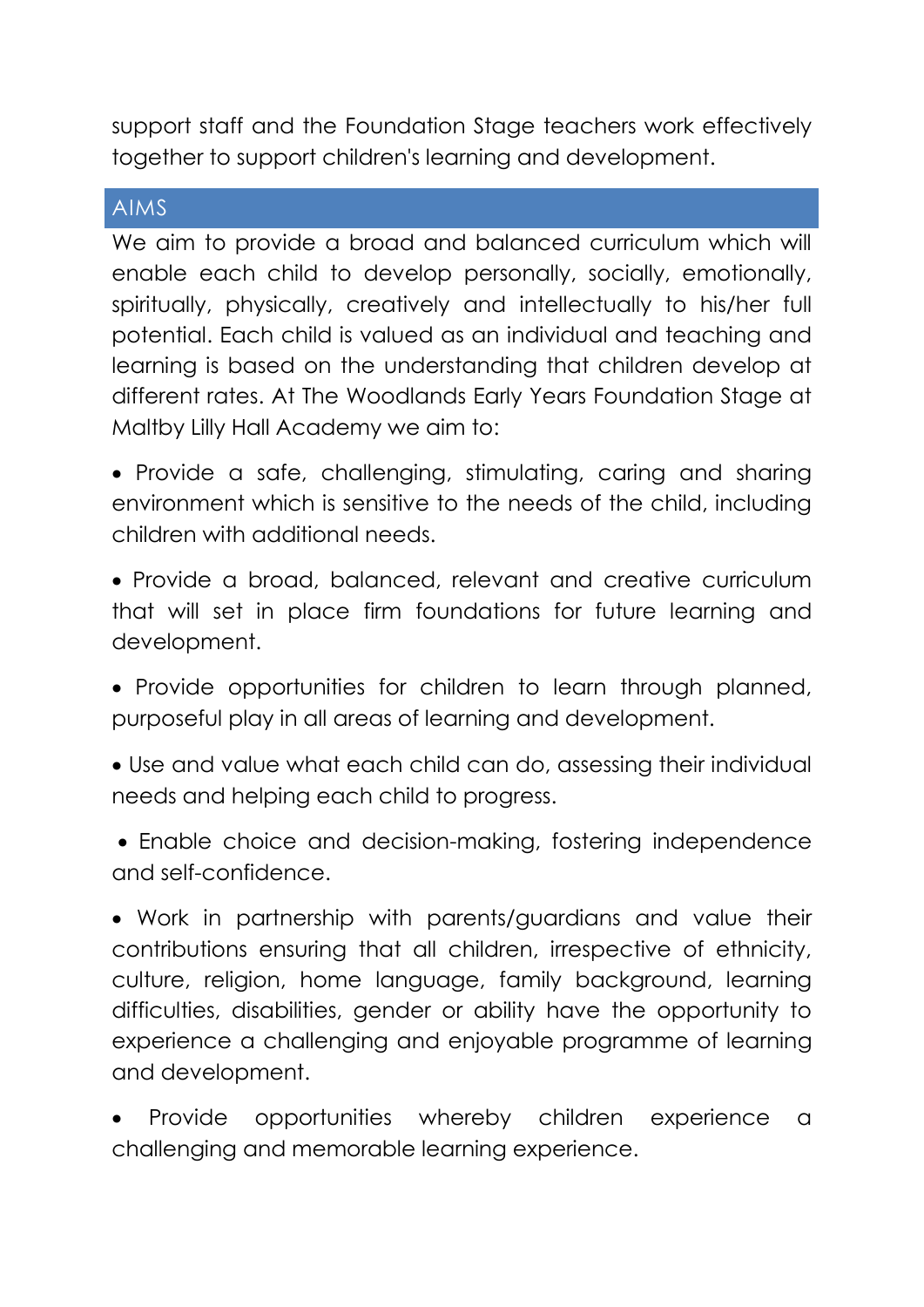Provide rich experiences for all children, whatever their strengths and needs, which are inclusive.

# TEACHING & LEARNING

"Teaching should not be taken to imply a 'top down' or formal way of working. It is a broad term that covers the many different ways in which adults help young children learn. It includes their interactions with children during planned and child-initiated play and activities: communicating and modelling language, showing, explaining, demonstrating, exploring ideas, encouraging, questioning, recalling, providing a narrative for what they are doing, facilitating and setting challenges. It takes account of the equipment adults provide and the attention given to the physical environment, as well as the structure and routines of the day that establish expectations."

## **Ofsted September 2015**

# **What Teaching Interaction Looks like in The Woodlands Early Years Foundation Stage at Maltby Lilly Hall Academy**

- Modelling
- Instructing
- Modelling language
- Showing
- Explaining
- Demonstrating
- Exploring ideas
- Encouraging
- Pondering
- Recalling
- Providing a narrative for what they are doing
- facilitatina
- Setting challenges
- Suggesting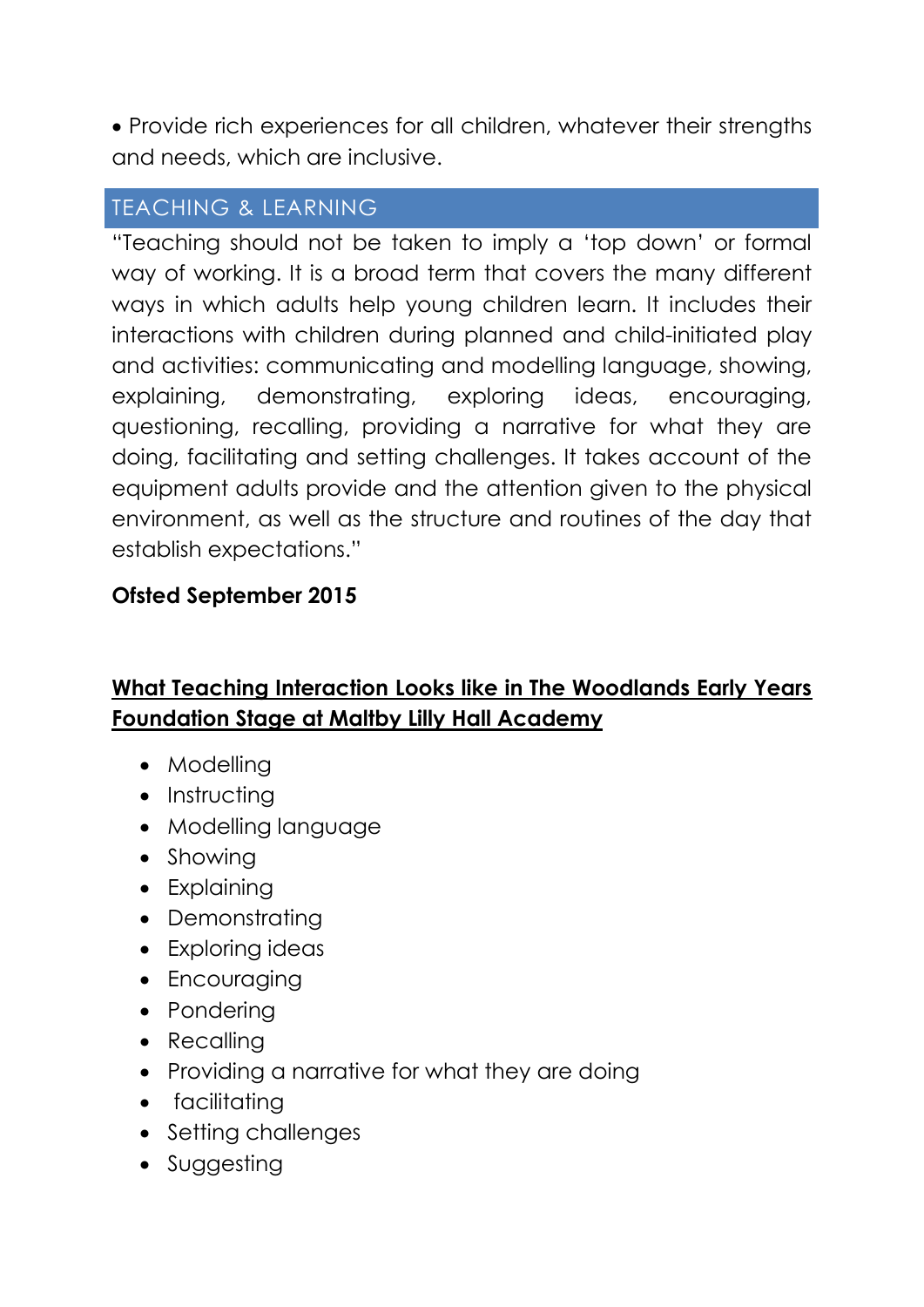## CURRICULUM

At The Woodlands Early Years Foundation Stage at Maltby Lilly Hall Academy we deliver a curriculum based on the framework for the Early Years Foundation Stage. This describes the seven areas of learning and development which **"must be implemented through planned, purposeful play."**

## **The Prime Areas of Learning and Development**

- Personal, Social and Emotional Development
- Physical Development
- Communication and Language

## **The Specific Areas of Learning and Development**

- Literacy
- Mathematics
- Understanding of the World
- Expressive Arts and Design

We have a holistic approach in the Early Years and each area of learning and development is valued equally. However, it is advised that emphasis should be paid to the Prime Areas of learning and development in Foundation Stage 1 building on these vital steps in Foundation Stage 2 with more of an emphasis on the Specific Areas of learning and development.

## **Unique Child**

"Practitioners must consider the individual needs, interests, and stage of development of each child in their care, and must use this information to plan a challenging and enjoyable experience for each child in all areas of learning and development."

### Revised EYFS 2014

The framework also states that "Practitioners must respond to each child's emerging needs and interests, guiding their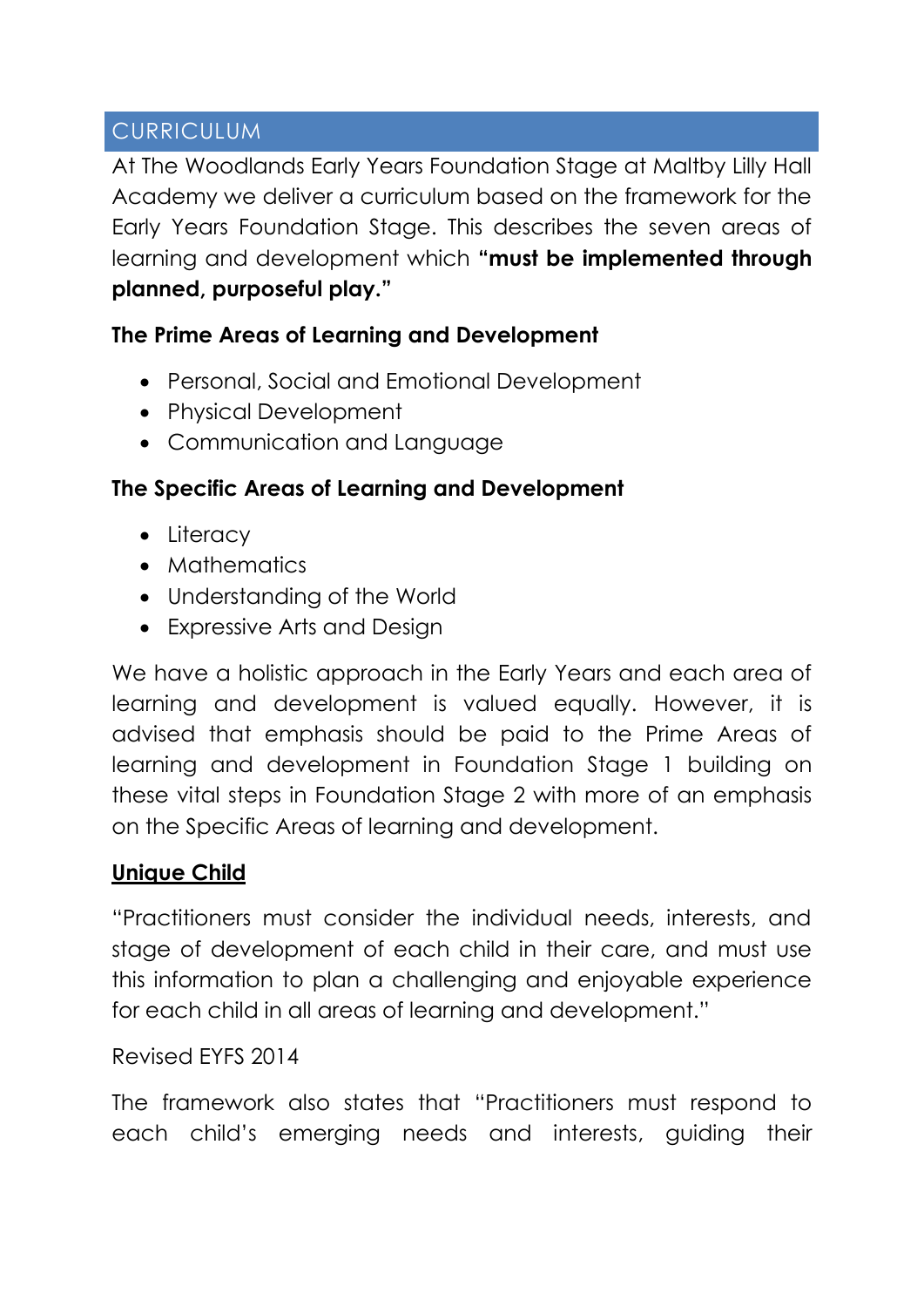development through warm, positive interaction." We have a fantastic team of adults who put this into practice every day.

#### PHONICS

In the Foundation Stage 1children are taught the Letters and Sounds (Phase 1) programme and when developmentally ready or at the latest the beginning of Foundation Stage 2 they begin to access the Ruth Miskin Read, Write Inc. (RWI) Phonics Programme. The phonics programmes are delivered to small groups of children on a daily basis.

## PLANNING

The cycle of observation, assessment, planning, observation is carried out on a moment-by-moment basis. We have focus children each week (approximately 10% of the group). Some interactions and activities that occur are recorded when the cycle is complete. These records are on the 'Learning Journeys' for the focus children and on 'in the moment' planning sheets for activities in which a group have become involved.

We work in this way because ... "Babies and young children are experiencing and learning in the here and now, not storing up their questions until tomorrow or next week. It is in that moment of curiosity, puzzlement, effort or interest – the 'teachable moment' – that the skilful adult makes a difference. By using this cycle on a moment-by-moment basis, the adult will be always alert to individual children (observation), always thinking about what it tells us about the child's thinking (assessment), and always ready to respond by using appropriate strategies at the right moment to support children's well-being and learning (planning for the next moment)." From National Standards document Learning, Playing and Interacting P.22 - 23 The revised EYFS advises us to continue using this document.

We have focus children NOT focus activities. The adult goes to the child. The child is NOT called to come to the adult. We work this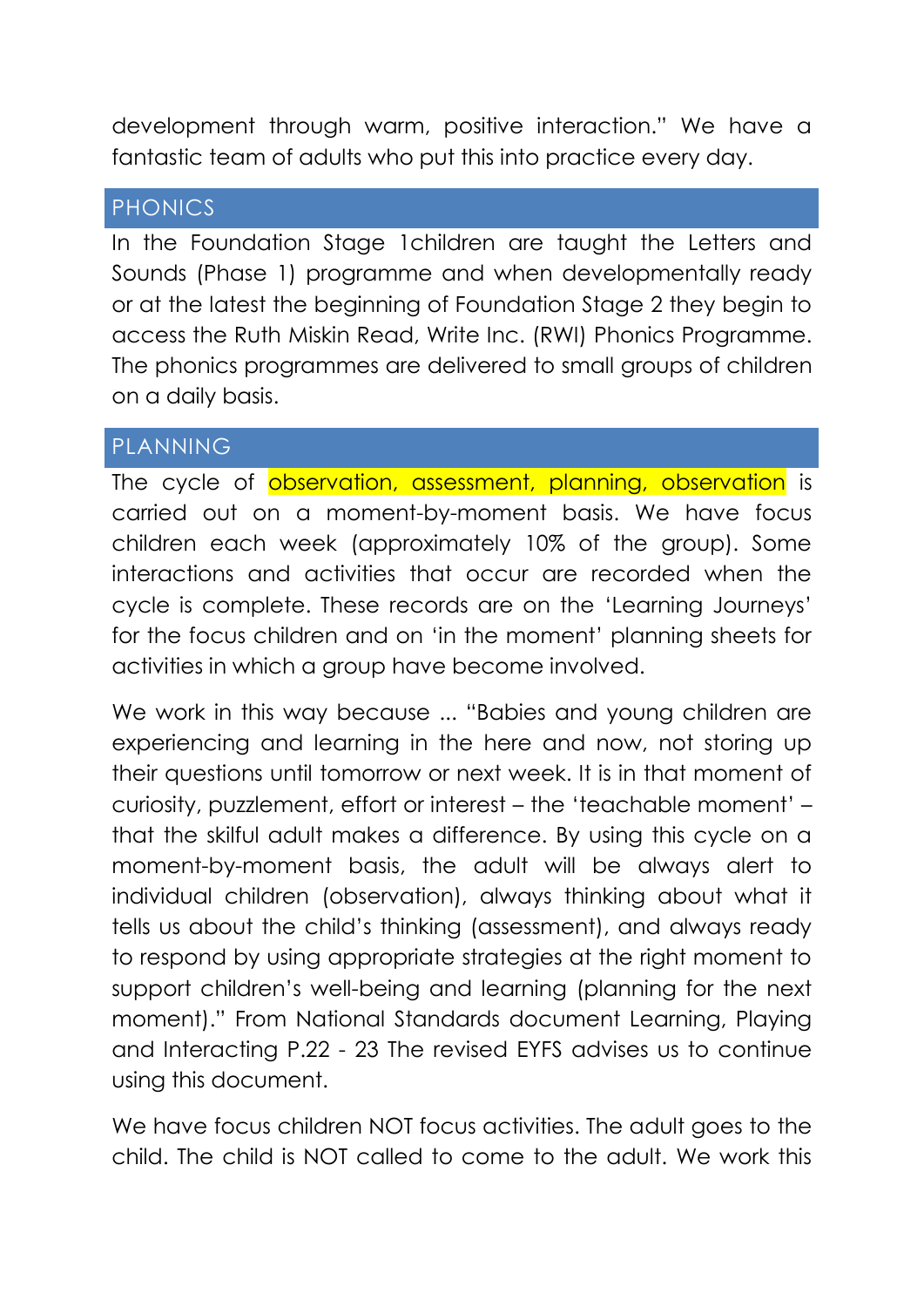way because high level involvement occurs in child initiated activity.

We use the observation cycle on a moment by moment basis. The focus children are given extra attention, but all the children are busy and learning all the time. The planning sheets are a record of activities that have occurred. It is particularly important that the adults' input is recorded. The symbol "T" indicates "adult". Adult input (**teaching**) is highlighted in **yellow:- "T suggests** ... encourages …models …asks ponders …helps … offers resources ... etc." The child's voice is highlighted in green.

The "planning sheets" are blank at the start of the week. They are then filled up gradually during the week starting with the child/family 'voice' at home. All adults contribute to these sheets. When possible, photos are printed and added to the records. In addition, "Wow" moments are recorded for all children as and when they occur. The 'WOW' moment recordings are observations of learning and development that evidence an individual child's PROGRESS in a particular area of the curriculum.

## THREE CHRARCTERISTICS OF EFFECTIVE LEARNING

(Revised EYFS) The Characteristics of Effective Learning essentially help to describe and evaluate 'how' individual children are learning and link closely to and are built upon with the whole school 'Learning Behaviours' at Maltby Lilly Hall Academy.

**Playing and Exploring** – do they investigate and experience things, and 'have ago'?

**Learning Actively** – do they concentrate and keep on trying if they encounter difficulties, and enjoy achievements?

**Creating and Thinking Critically** – do they have and develop their own ideas, make links between ideas, and develop strategies for doing things?

With a system of focus children, a workshop style environment and records kept on spontaneous planning sheets and learning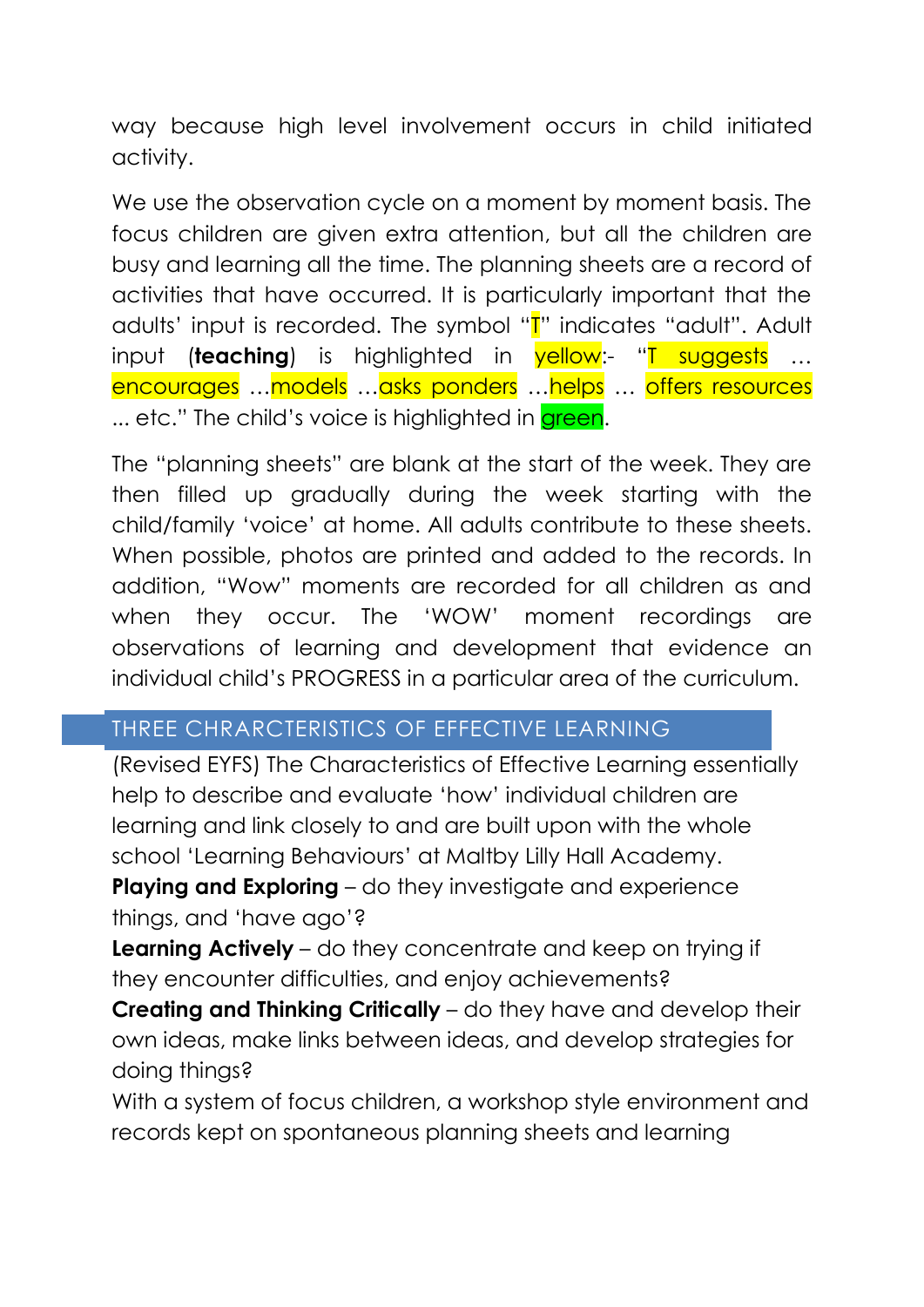journeys, the children are learning effectively all the time in our Early Years Foundation Stage.

## KEEPING THE BALANCE

The children initiate their own learning and the adults support and guide them to extend the learning opportunities. Throughout the year we assess and review the progress of all the children. We introduce teaching of specific skills as and when appropriate to individual children and groups of children.

The detail of our expectations for outstanding Early Years practice is set out in Anna Ephgrave's books 'The Nursery Year in Action' and 'The Reception Year in Action' The additional pages at the end of this document explain our approach in more detail.

## PROGRESS & DEVELOPMENT

When children show high levels of involvement, that is when there is progress and development occurring – when the brain is at its most active. High level involvement occurs most often when children are able to pursue their own interests in an enabling environment, supported by skilful staff. Planning in the moment helps to make this possible.

### AN ENABLING ENVIRONMENT

We have a workshop style environment indoors and outside. All resources are available to the children. The children select what they want to do in each area. The principle is that resources are accessible to the children and they are varied, open-ended and high quality. This gives children the opportunity to select resources to support their chosen activity. Children can choose to play and learn inside or outside all day long and can move around freely between and adults do the same.

## THE ROLE OF THE ADULT

The adults are there to teach. They do this through observing and interacting. Our adults know the children very well and have a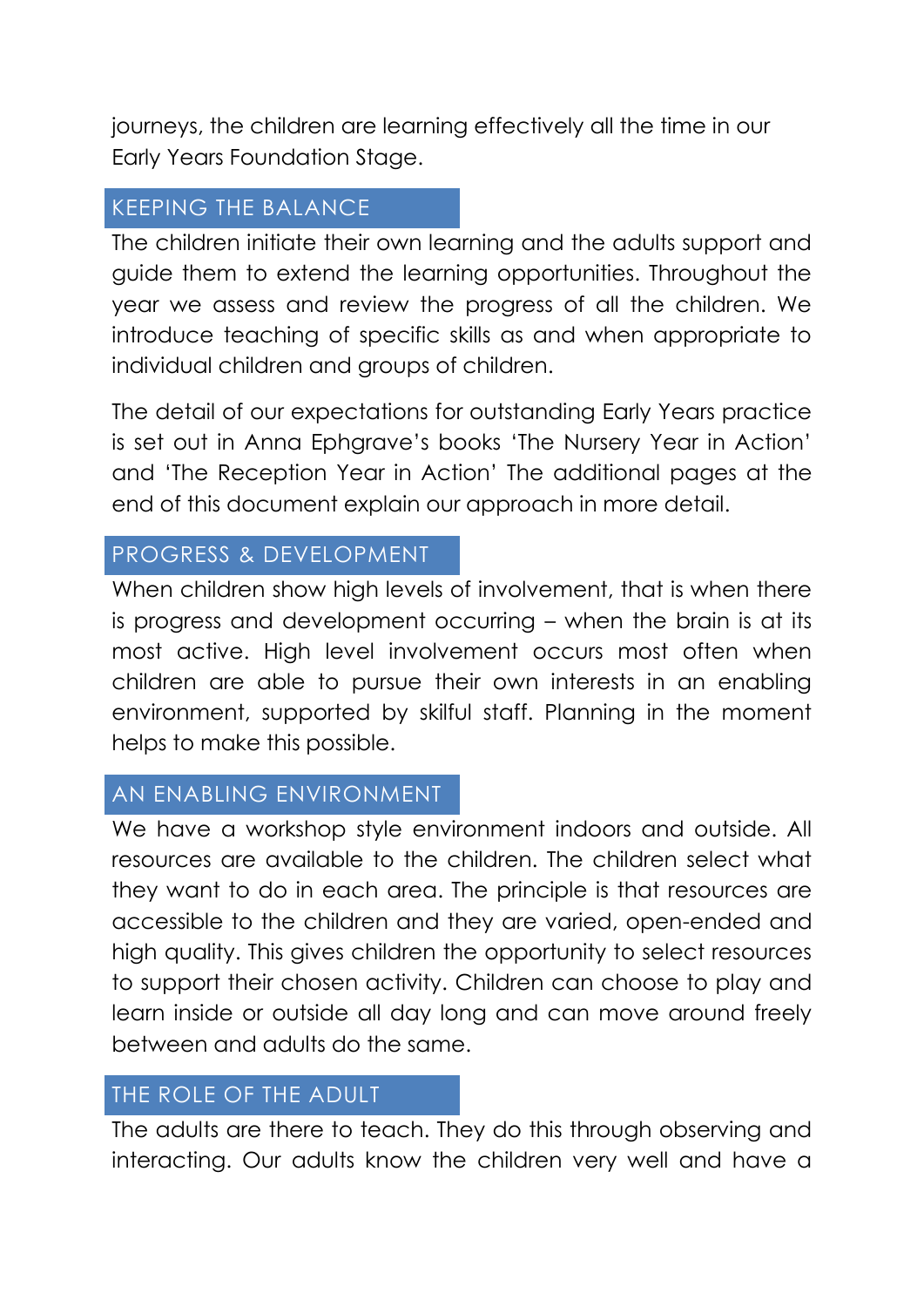sound understanding of child development. This ensures that the adults enhance and extend the learning at the appropriate level for each unique child.

### QUALITY INTERACTIONS

The children become involved in activities of their choice. The adults observe the children carefully, join them, when appropriate, and engage in quality interactions (**teaching**) to move the learning on. Sir Michael Wilshaw says: - "Early years provision is only as good as the quality of interaction between adults and children."

### **ASSESSMENT**

In addition to the formative – 'in the moment' / 'on the spot' observational assessment, some of which is recorded, some of which is not, we use the electronic Early Excellence Assessment and Tracking System (EEXAT) to monitor, track and analyse each child's individual progress and attainment across the two years they spend with us in the Early Years Foundation Stage.

At the end of Foundation Stage 2 each child's level of development is assessed against the Early Learning Goals (EYFS Profile). The EYFS Profile summarises all of the formative assessment undertaken and makes statements about the each child's achievements against seventeen Early Learning Goals and the three characteristics of effective learning. The characteristics of effective learning describe factors which play a central role in a child becoming an effective learner. They are vital elements of support for the transition process from the EYFS to Year 1. The characteristics of effective learning run through and underpin all seven areas of learning and development.

### PARENT PARTNERSHIP

We recognise that parents/guardians are the child's first and most enduring educators. When parents/guardians and practitioners work together in early years settings, the results have a positive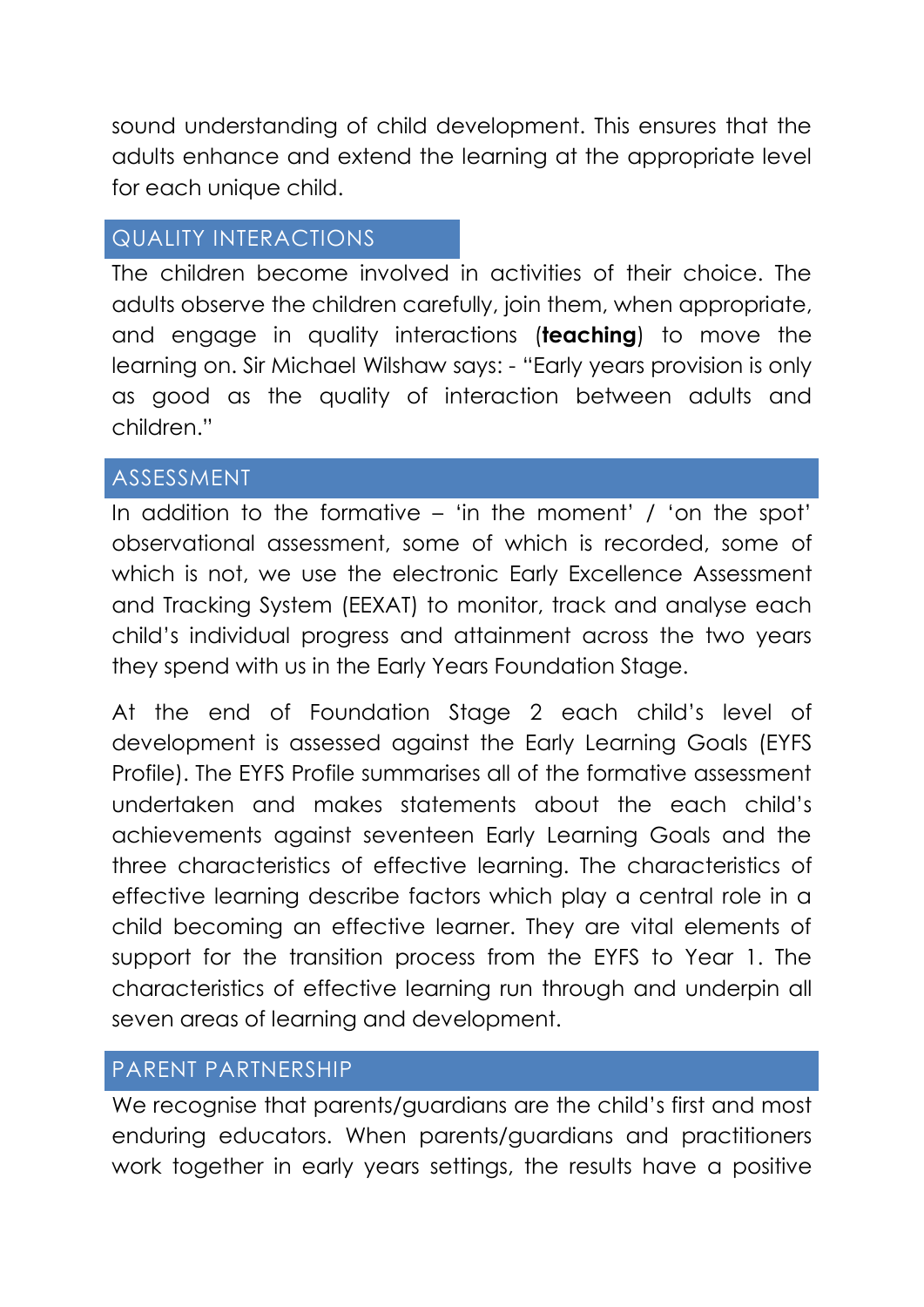impact on the child's development. A successful partnership needs to be a two-way flow of information, knowledge, care and expertise. We aim to develop this by:

 Outlining the EYFS curriculum to parents/guardians during the new parents meeting to enable them to understand the value of supporting their child's learning at home.

Publishing information on the school website and notice board.

 Holding meetings to outline the teaching of phonics and how to best support children's development at home.

 Operating an "open door" policy, whereby parents/guardians can come and talk to staff at anytime.

 Supporting families and staff to use and communicate through the 'Home School Diary' provided by school.

 Welcoming parents to be involved and contribute to their child's 'Learning Journey' at all times but more specifically during the focus weeks.

• Inviting parents to come to regular parents meetings about their children after the focus week when they can take home a copy of their child's learning journey and will have the knowledge to support their child in their next steps as well as to celebrate their achievements.

 Encouraging parents to share their child's 'Proud Moments' and 'Special Achievements' that contribute to the child's Learning Journey.

## SEND/EQUAL OPPORTUNITIES

At the Woodlands Maltby Lilly Hall Academy we aim to provide all pupils, regardless of ethnicity, culture, religion, home language, family background, learning difficulties, disabilities, gender or ability, equal access to all aspects of school life and work to ensure that every child is valued fully as an individual. Children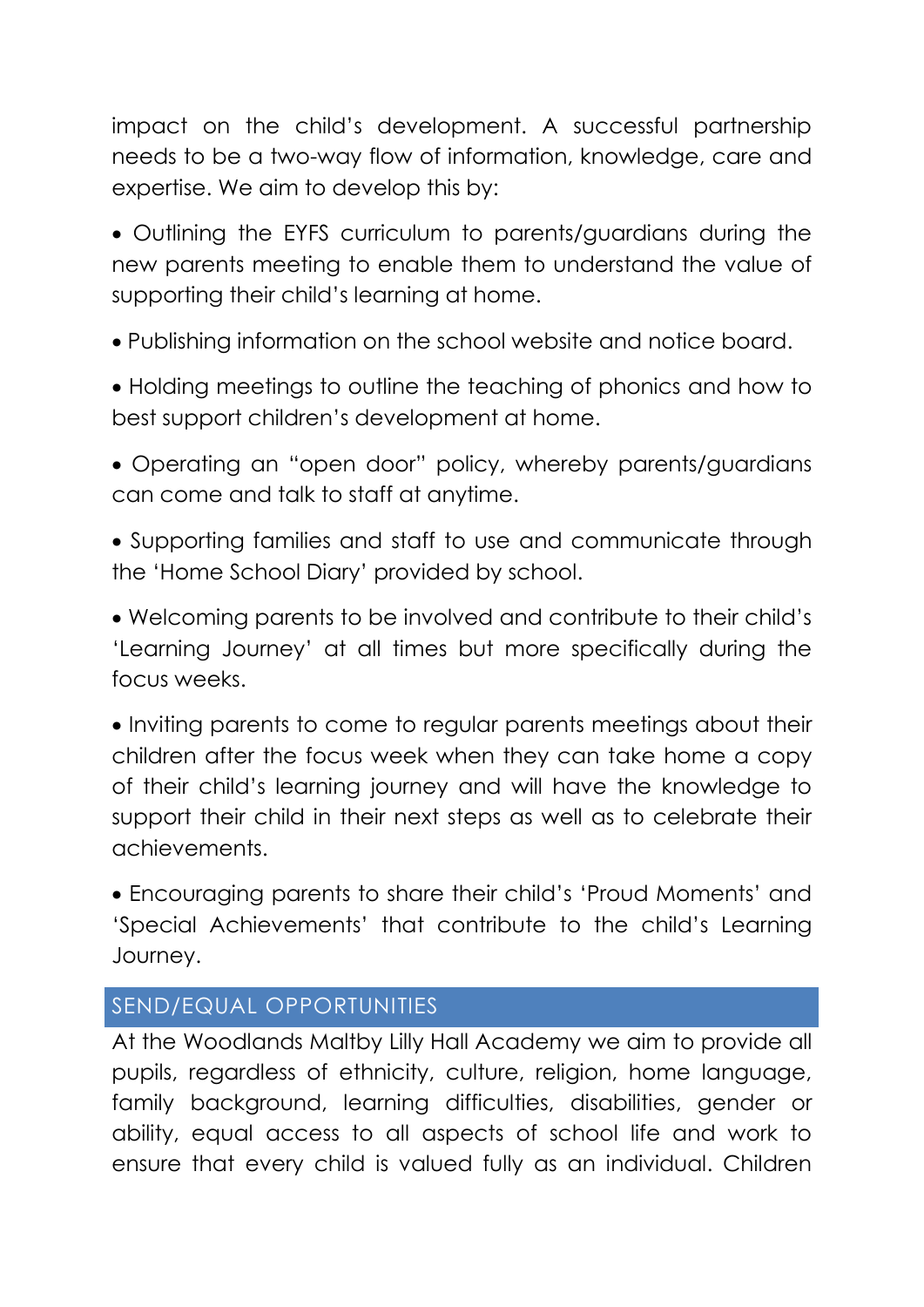with Special Educational Needs will be given support as appropriate to enable them to access the curriculum. This includes children that are more able and those with specific learning difficulties and disabilities. Quality First Teaching Plans and Special Educational Needs Support Plans identify individual targets in specific areas of learning for those children who require additional support, in line with the school's Special Educational Needs Policy. The school's SENDCO/Inclusion Leader is responsible for providing additional information and advice to practitioners and parents, and for arranging external intervention and support where necessary.

### HEALTH& SAFETY

Children participate in learning activities indoor and outdoor environments daily. The risk assessments for Early Years are firmly in place with key guidelines to follow. Maltby Lilly Hall Academy carry out regular official 'Site Walks' to monitor and assess the environmental risks and ensure that the policies are adhered to. Children are given the responsibility of making decisions around taking risks and keeping safe. Adults are pro-active to maintain our environment and safeguard against risk and also actively support the management of risks as they arise during learning. Please refer to 'Safeguarding Children' Policy for further information.

### TRANSITION

At Maltby Lilly Hall Academy we have close links between the PVIs, Childminders and our Foundation stage setting. The Foundation Stage 1 and Foundation Stage 2 teachers meet regularly to discuss assessment and induction issues, and attend training together. Since The Woodlands operates as a 'Unit' a weekly EYFS Staff meeting (Teachers) and a weekly Phase meeting (Teachers and Teaching Assistants) is held in the 'unit' and ran by the EYFS Leader.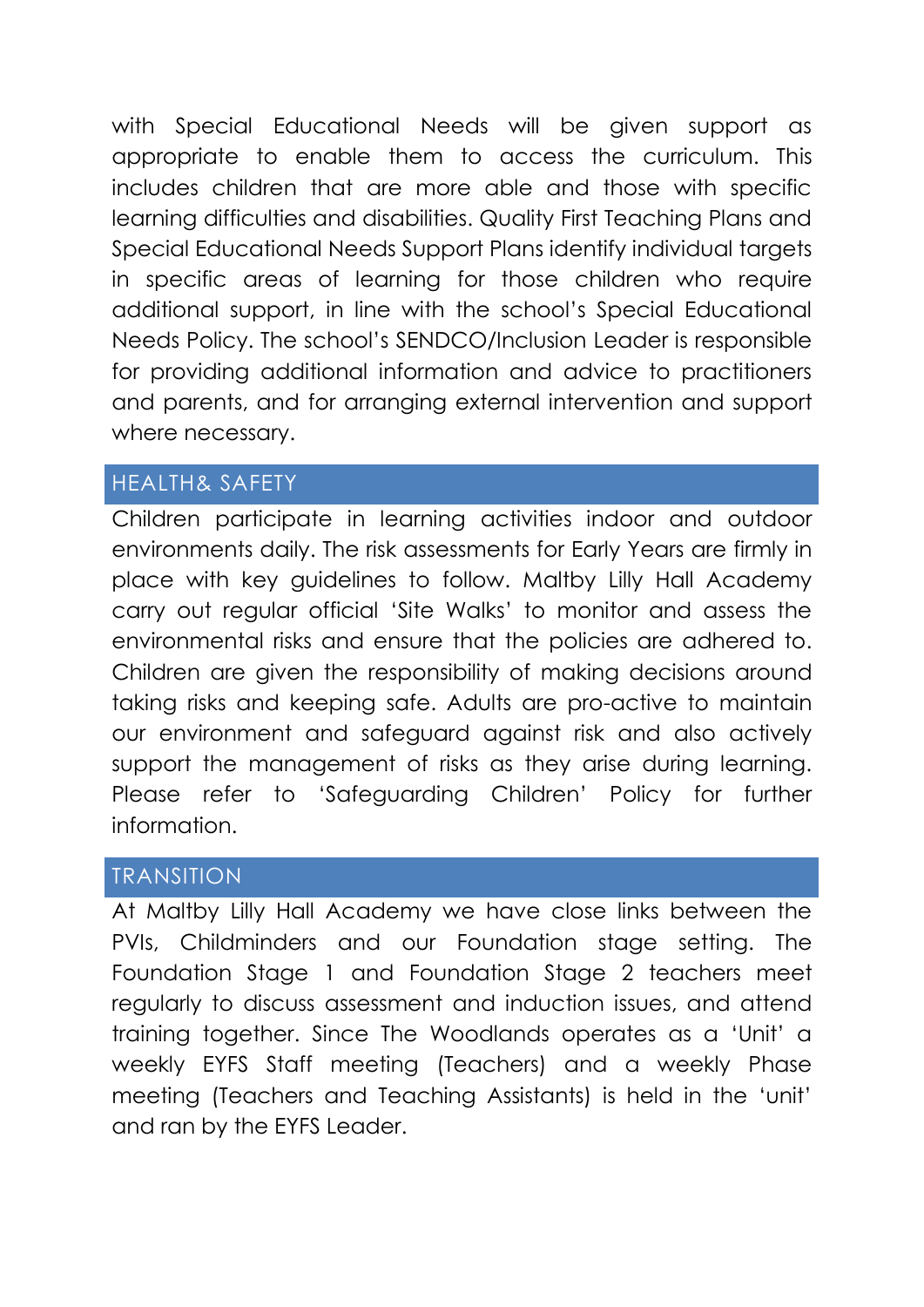The Foundation Stage and Year1 teachers have worked together to make the transition from the Early Years Foundation Stage to Key Stage 1 as smooth and happy as possible.

- F2 teachers meet Year 1 teachers during the year and support effective partnership practice and training.
- They EYFS Profiles and pastoral information is passed on to year 1 teachers and discussed in July and September.
- Year 1 teachers visit F2 children in setting throughout the year and spend additional time in setting in July.
- F2 children visit Year 1 teachers in their new class in July.
- F2 children and families are invited to stay for a school meal in July.
- F2 parents are invited to a transition meeting in July.
- There is an overlap in approach and routines which is supported and valued.

## MONITORING & REVIEW

This policy has been produced by the EYFS Leader Mrs S. Searson. The EYFS Leader is responsible for monitoring the implementation of the guidelines outlined in this document. The effectiveness of this policy will be monitored and evaluated by the school Principal and EYFS Leader and will be reviewed on an annual basis.

## SUPPORTING DOCUMENTS

Nursery Year in Action – 'In the Moment' – Anna Ephgrave

Reception Year in Action – 'In the Moment' – Anna Ephgrave

EEXBA Early Excellence Baseline Assessment

EEXAT Early Excellence Assessment and Tracking System

Early Years Outcomes / Development Matters

Letters and Sounds Phonics Programme

RWI Ruth Miskin Phonics Programme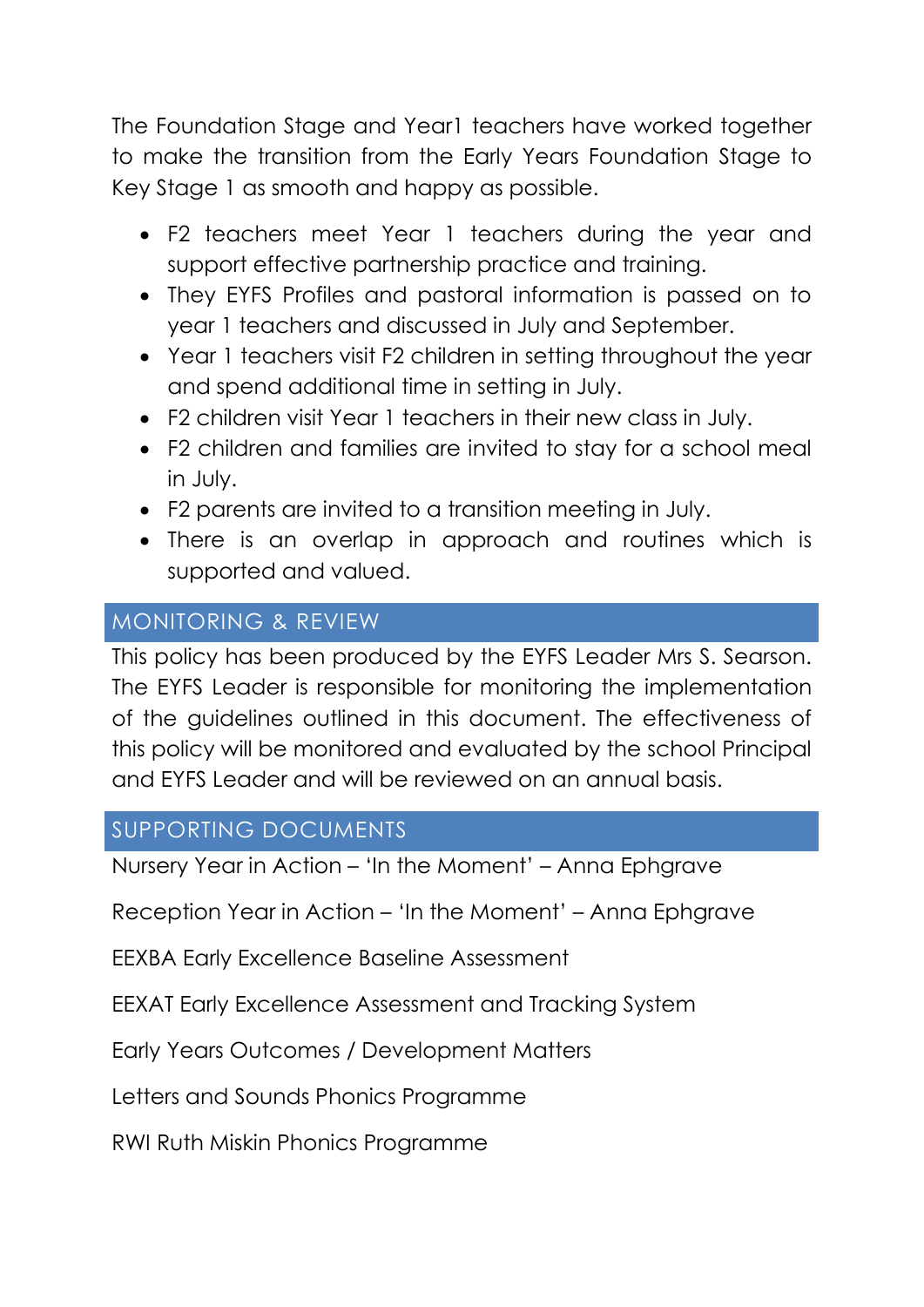www.foundation years.org.uk

[www.gov.uk/early-years-foundation-stage](http://www.gov.uk/early-years-foundation-stage)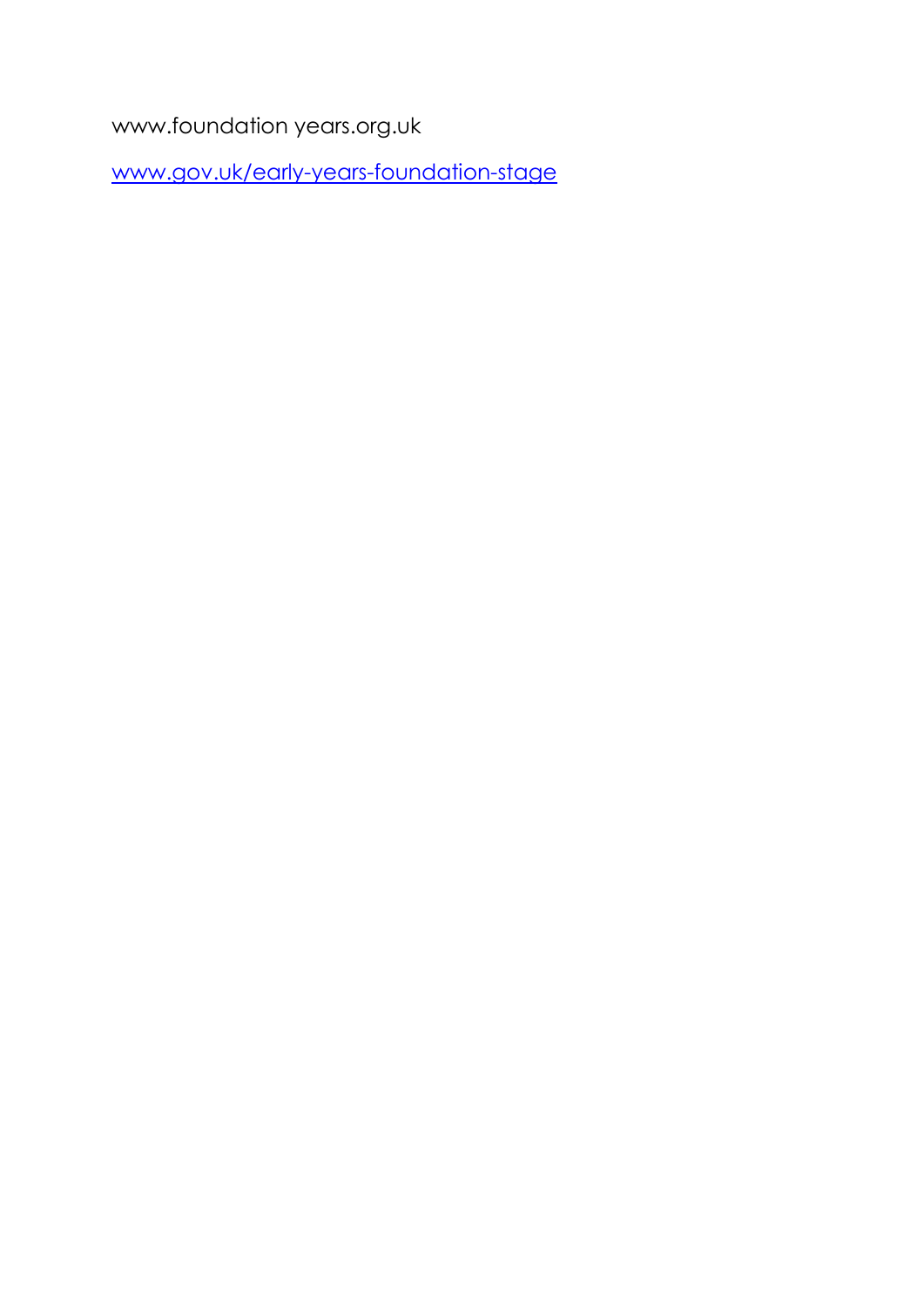An enabling indoor environment

An outstanding early years' setting is a complex organisation and the environment is one piece of the jigsaw. The environment can support all children to be fully engaged in purposeful play of their own choice and interest. As with the outdoor area, the indoor area should allow for learning in all areas of development, but the two areas should not mirror each other. There are many advantages indoors that should be exploited – it is dry, with a controllable temperature and no wind. Therefore, this is the ideal place for children to be calm and quiet (and we enforce this requirement firmly and consistently), pursuing activities which require small equipment and using resources that will not survive the outdoor elements. People who visit comment on how calm and purposeful the children are; and yet no one is telling them what to do. So how is this organised? In the nursery and reception classes, the children choose where to go and what to do from the moment they arrive – they initiate their own learning and adults join them and support them in their pursuits. In many settings, the practitioners say that the children can choose what to do, but the choice is limited by what the practitioners have already selected and put on the tables. In order to support genuine choice we have a workshop setup in both the nursery and reception classes. This means that in all areas, the resources are available and accessible to the children at all times, but nothing is set out. So, therefore, the areas are clear, stocked and tidy at the start of the day: - the tables and carpet areas are free of equipment but the resources are available next to these areas. For example, a unit contains a box of playdough and resources to be used with the playdough. It is placed near a table and the children can choose whether or not to go to this area and what to do if they do go there.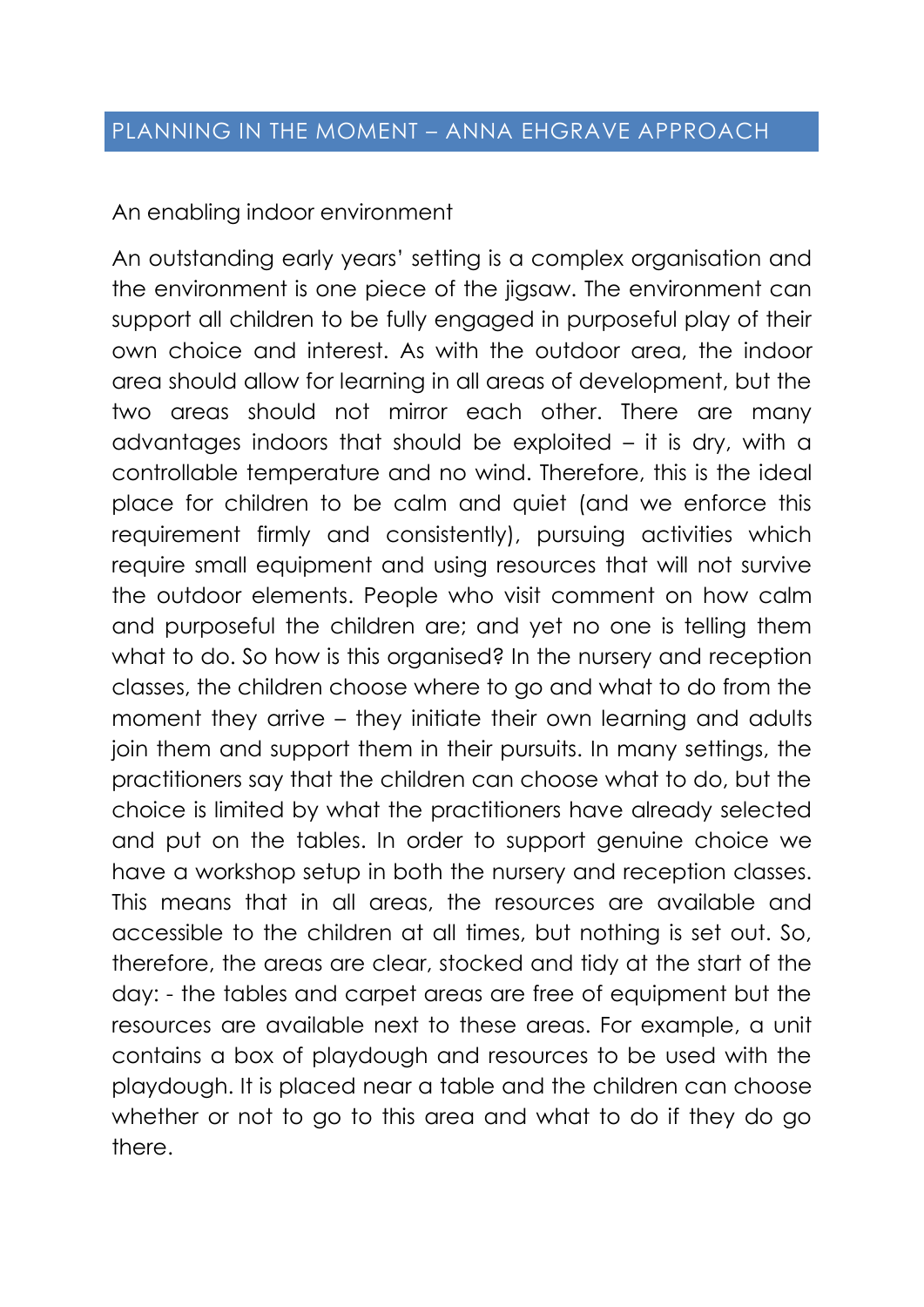When a class is organised in this way, the children are in control of their learning. They are able to select the area in which to play, the resources to use in that area and what to do with them. Obviously their choices are limited by the areas and resources available and it is therefore crucial to have appropriate areas with varied, high quality, open-ended resources. It is also vital that the areas are well stocked, tidy, clearly labelled (with picture and word) or shadowed and arranged to allow optimum access. We constantly review and reflect on the environment to see which areas are proving productive and which need altering.

Shadowing resources helps children to be independent when tidying up. The "shadows" are cut from coloured card or paper and glued to the shelf. Once the shelf is covered in 'sticky back' plastic, the shadowing will remain in place for several years – a task worth doing! Open shelving, is a great way to display and store resources for young children. They can see the resources easily and select the ones they want to use. This is a great improvement on trays or drawers. "Less is more" is definitely the case with indoor equipment too: - with fewer, carefully selected resources, they are well used and easy to tidy up. If the resources are carefully selected, the majority can be used all year – the children will use them differently every day.

The resources (as well as the areas) are assessed and reviewed constantly with changes made as necessary. For example, we noticed that a very large wooden house was rarely, if ever, used and we therefore removed it from the nursery classroom. In some settings, the carpet area is only in use for group times and there is another (often tiny) area for construction and small world play in another area of the class. It is more logical to place the construction toys and small world equipment around and facing onto the carpet. In that way, when it is not group time, the carpet area is still being used productively.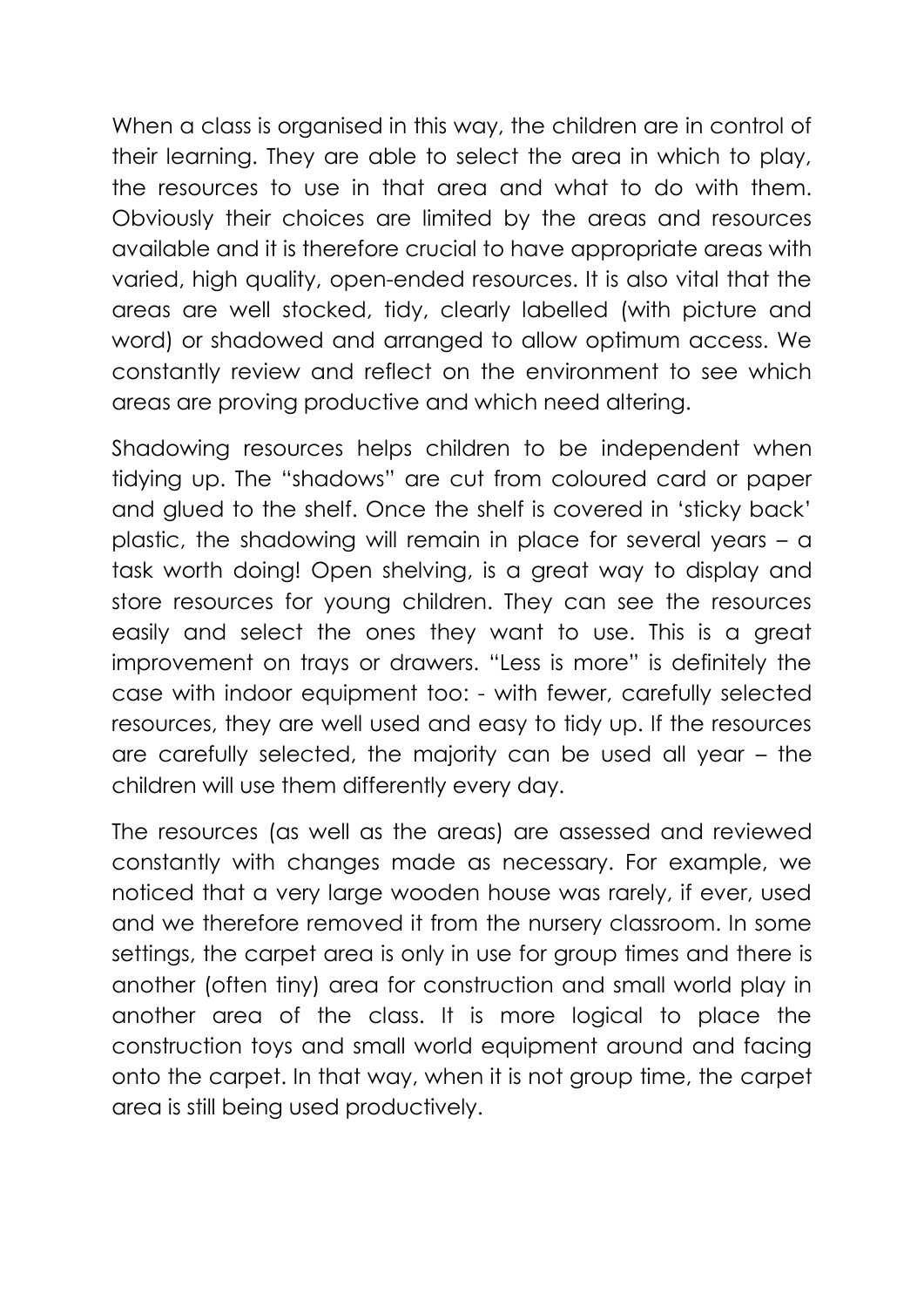Another example of change was in one of the reception classes where we noticed how the workshop/creative table was always over-crowded and so we extended the area, making the table larger so that more children could access it at once

We review our provision in terms of levels of involvement. If an area or a resource is not engaging children in purposeful play, then we remove it or change it. For example, threading beads might engage a few children in nursery, but cutting fabric and sewing it to make a real bag will be far more engaging and lead to higher levels of learning. Areas that deliver the highest levels of involvement are the role play areas, creative area (including sewing), small blocks, sand, water, playdough and small world equipment (including cars and dinosaurs). With regard to role play, we ensure that there is always a "home corner" (either indoors or outside) as this is what is familiar to the children – this is where they can practise being the adults that they know (and in doing so, develop the vital life skill of empathy). Other role play is set up as and when an interest emerges.

We have ipads, digital cameras, CD players, computers and interactive white boards to support learning in our classes. We ensure that our book areas are as inviting as possible. We have cushions, puppets and props to make the experience engaging. We also have books in numerous areas of the indoor classroom – craft books in the creative area, cookery books in the role play, construction and reference books in the small world area. The children also have a 'Learning Journey' folder each and these are stored in low units so that the children can take them out and look at them whenever they wish.

The most valuable resource in any setting is the group of adults. We ensure that our adults receive training so that they can spot a 'teachable moment' while the children are engaged. The adults go to the children (they never call the children to them). They observe carefully and will "teach" through modelling, suggesting,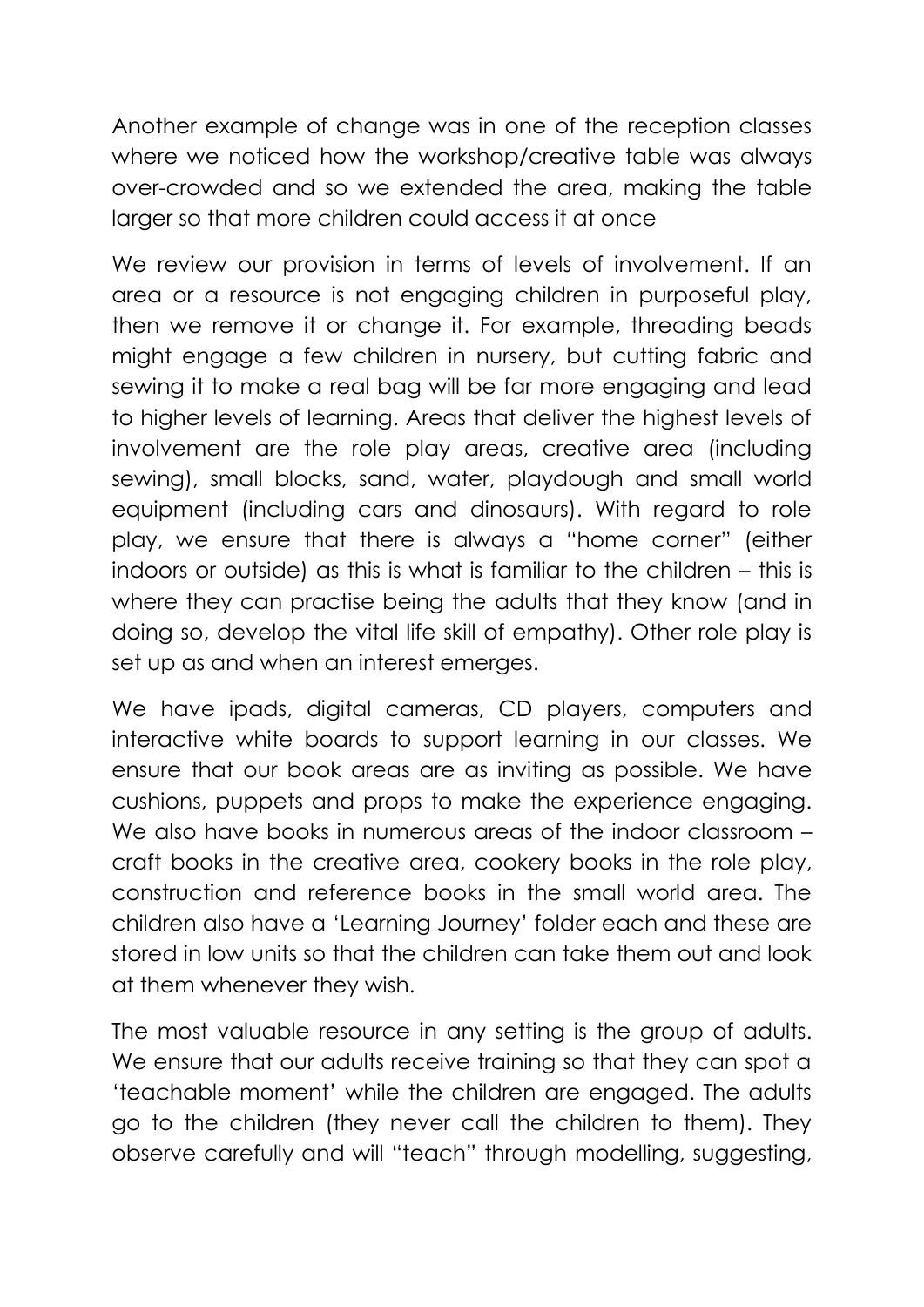providing vocabulary or resources, explaining or encouraging. In this way, if a child encounters a challenge, then they will not give up. Rather they will be supported to persevere, overcome the challenge and move forward in their learning.

In summary, any area or resource can be evaluated by assessing the levels of involvement that the children display. Children display the highest levels of involvement when they are pursuing their own interests in an environment that allows them to take risks and challenge themselves in their endeavours. The physical environment needs to be well laid out and equipped with high quality, open-ended, varied resources. The adults are key in creating the emotional environment that supports them in this – ensuring that they feel confident and independent, ready to try new things in the knowledge that the adults will help them if necessary, without taking over. As Sugata Mitra says "Children will learn to do what children want to learn to do" so let's support them by creating a superb enabling environment including superb enabling adults.

'In the moment' planning "Practitioners must consider the individual needs, interests, and stage of development of each child in their care, and must use this information to plan a challenging and enjoyable experience for each child in all the areas of learning and development." (Revised EYFS) This is a statutory requirement and is being interpreted in different ways by individual practitioners, settings and inspectors! The verb "plan" has been interpreted to mean "written plan" and/or "forward plan". It is this interpretation that we would challenge. This quote could mean that for one class, we 'must' write 30 individual plans for each of the seven areas of development! That's 210 plans! Is that per week, per day or per session? Whatever the answer – it is clearly impossible. And yet, we would argue that the skilful practitioner is making several hundred "in the moment" plans every week. Each time they interact with a child, they are observing, assessing, planning for, and responding to, that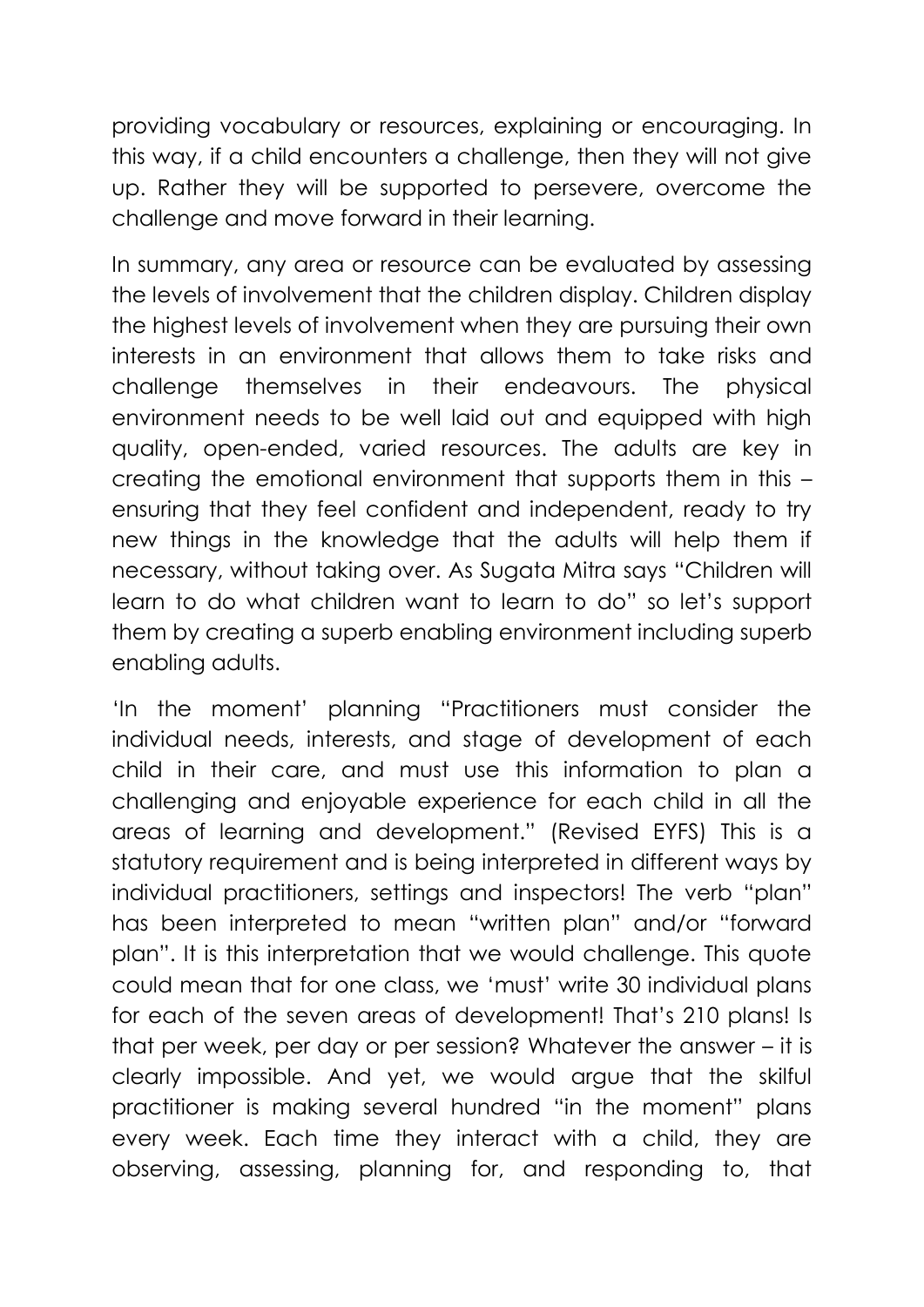individual child. Sadly, such interactions go largely unnoticed and unrecorded and yet they are the most important and powerful teaching moments. The traditional cycle of observation, assessment and planning is recommended in numerous documents including Development Matters and The National Strategies document "Learning, Playing and Interacting". In this document we wish to highlight the section that states:- "Babies and young children …. are experiencing and learning in the here and now, not storing up their questions until tomorrow or next week. It is in that moment of curiosity, puzzlement, effort or interest – the 'teachable moment' – that the skilful adult makes a difference. By using this cycle on a moment-by-moment basis, the adult will be always alert to individual children (observation), always thinking about what it tells us about the child's thinking (assessment), and always ready to respond by using appropriate strategies at the right moment to support children's well-being and learning (planning for the next moment)." This idea echoes the starting point for the planning system that has been developed by a group of teachers in Enfield and came about following a visit to Melbourne, Australia. One Australian provider, which ran two children's centres, had been working with a team from Melbourne University over a period of three years researching effective planning systems for young children. The conclusion was that we should not plan ahead for young children! Rather, as the quote above suggests, we should respond to their interests and efforts immediately. We can then record such interactions afterwards. OFSTED inspectors are trained to assess levels of engagement and independence. Ferre Laevers talks about levels of involvement. The quote above mentions "teachable moments". Brain development research has looked into synapse formation. The CfBT (2010) research stresses the importance of autonomy and self-regulation. Everyone is actually sending the same message, but framed in different language. We use the following words "When children pursue their own interests, in an enabling environment, supported by skilful adults, they make the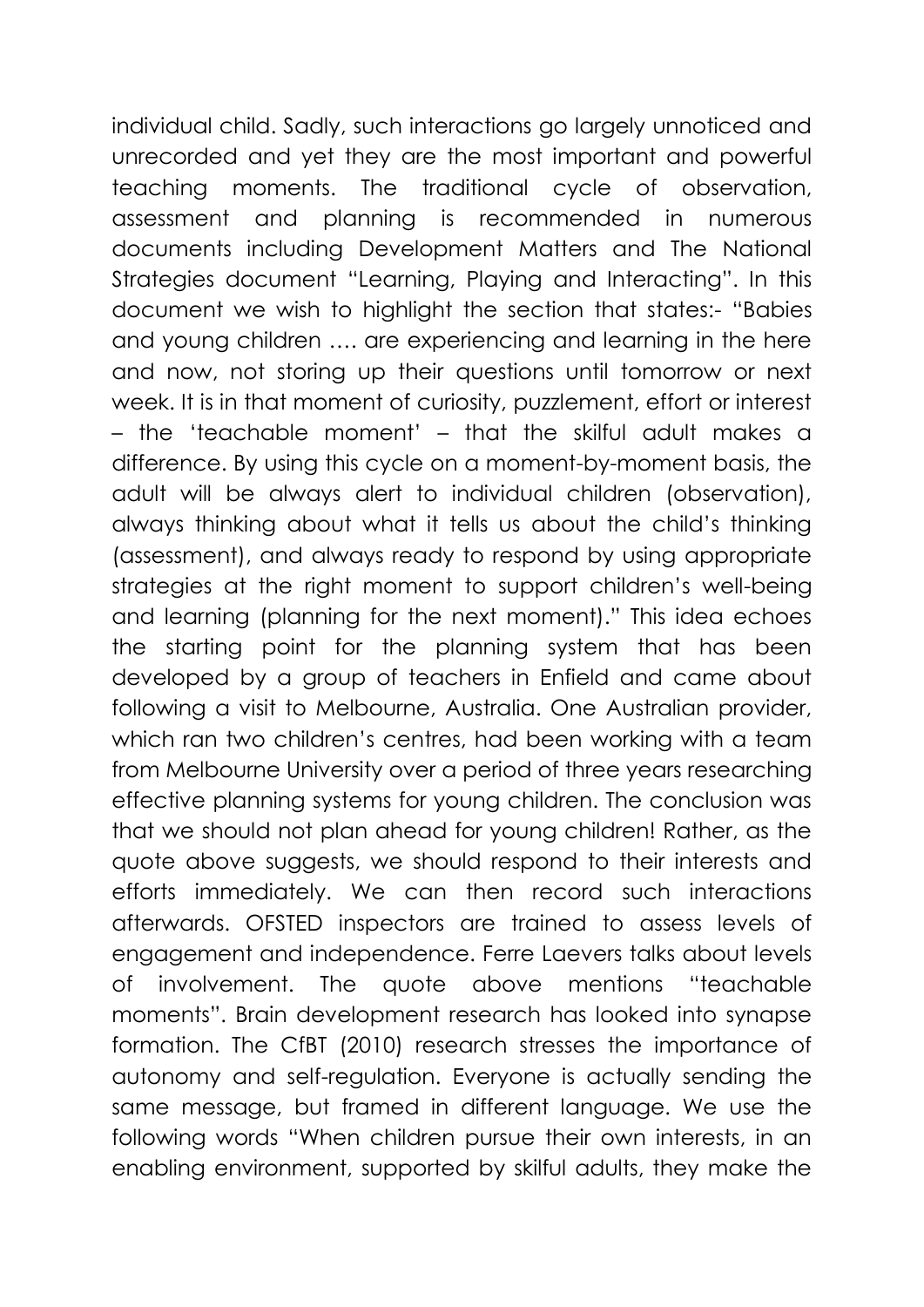best possible progress." Thus the environment and the interactions are key to progress – written plans are not! So what then does this look like in practice? The indoor environment has been explained above and the same principals apply outdoors. The aim is to organise the setting - including the time, the resources and the adults - to ensure that the majority of the children display deep level engagement for the majority of the time. If that happens, then we can be confident that they are making good progress. When deeply engaged, their brains will be "lit up", adults will notice when support is needed, interactions will ensure that obstacles are overcome or that new directions and possibilities are available and learning will be meaningful and fun!! As mentioned, an enabling environment is critical. When the children arrive, nothing is set out but everything is available and accessible. The doors to the outside are open immediately. From day one, the children are supported to explore the environment to see what is available, to select the resources they would like, to use them appropriately and to tidy the area when they have finished. Tidy up time is very short – most areas have been tidied during the session. Because the children have got the resources out themselves, they know where to return them to! The induction period is always critical – even more so when the children have so much autonomy and choice. Small groups with high ratios of adults is the ideal and can ensure that the routines and expectations are established efficiently. Ground rules are essential when so much freedom is given – all the children need to feel safe. Clear and consistent expectations are key. For example, indoors the children will walk and use quieter voices – running and shouting can be done outside. To give a flavour of the environment, I will describe a few outdoor areas (indoors is explained in detail above). The sand area is large and is surrounded by shelving and baskets stocked with resources. (Shopping baskets attached to the fence with cable ties are a wonderful way to store plastic sand toys – they can stay out in all weathers and the rain just goes straight through!) The resources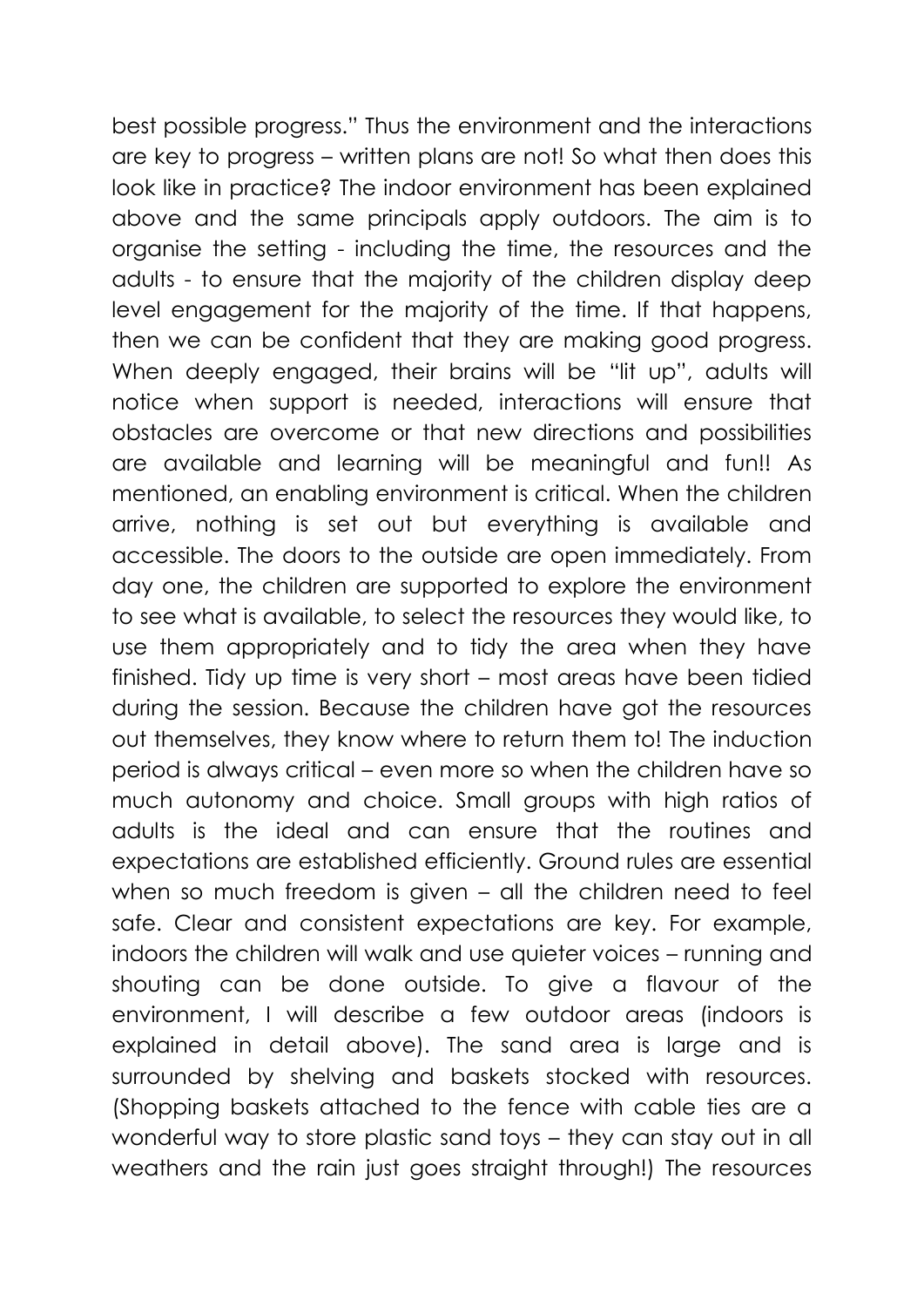available are traditional sand toys, as well as natural shells, sticks, stones, etc and cooking utensils, plates, cups, cutlery etc. to support a variety of play ideas. A water supply is essential – a tap, a water butt or puddles will do – this allows for cooking, chemistry, cement mixing, moat filling or alchemy! There should be lots of opportunities for risk – rope ladders, trees to climb, PE equipment for the children to set up, woodwork with hammers and saws, twowheeler bikes. Again the crucial induction period ensures that the children know how to use equipment and are encouraged to think about the risks themselves. (All our "risk assessments" have been re-written as "benefit/risk assessments" – listing all the benefits of the activities before the few possible risks. This has been a rewarding exercise – leading practitioners to evaluate why we encourage certain activities, even though there is a small risk attached). The sessions are organised to maximise the amount of "free-flow" time available. Thus the children arrive, self register and go off to play where they choose. All staff support the children in their chosen activity – there are no focus activities. The adults go to the children – they don't call the children to them. Just making this one change in the behaviour of staff can bring about a complete shift in emphasis and focus. The children become the focus instead of a particular activity that the adult has planned. About 40 minutes before the end of the session, the children tidy up and come together for about 20 minutes before lunch or home time. (These group times may be used for phonics, stories, songs, etc, as appropriate.)

The weekly organisation is as follows:- On Friday, the staff select 10% of the class (usually 3 children) who will be the "focus children" for the following week. These children are given a form to take home for their parents to complete – asking about current interests of the child, any special events in the family and any questions the parents may have. We also send home cameras with the focus children and the families take photos over the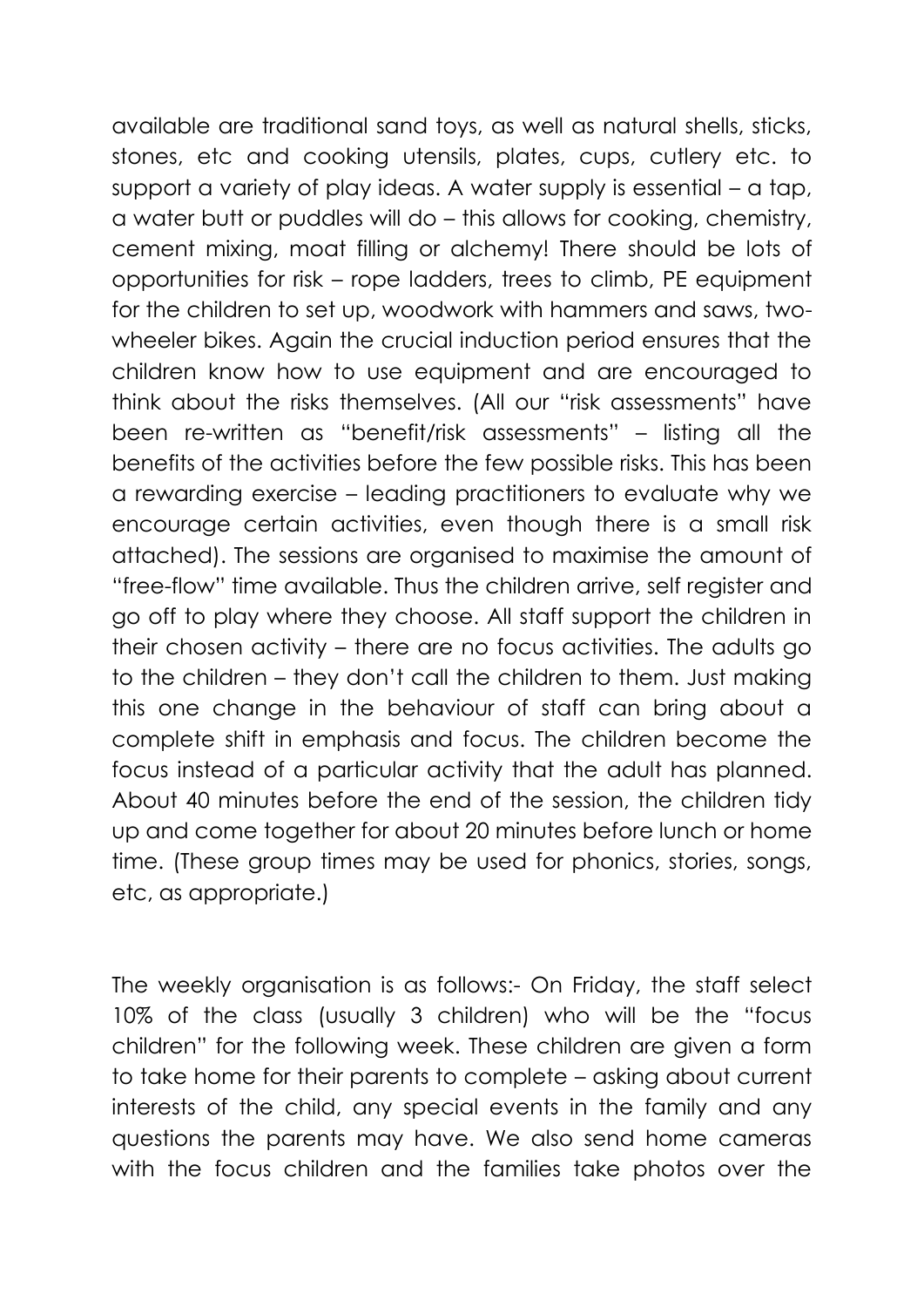weekend and return the camera and form on the Monday. On Monday an A3 "Learning Journey" sheet for each of the three focus children is put on the planning board. These sheets are blank (except for a couple of words to indicate areas that the staff or parents would like to try and capture). During the week any adult who has a productive interaction with a focus child records the event on the learning journey. It is important that the whole cycle is recorded  $-$  i.e. the initial observation, the assessment, the planning, teaching and the outcome. An example of such an entry might read:- "Ross was looking at the plants and said 'I need some carrots for my soup'. He started to pull up some onions. I joined him and explained how to look carefully at the leaves and told him what the leaves on the carrot plants looked like. He examined the plants carefully and then pulled up three carrots." Another example might be:- "Jenna was standing by the rope bridge watching a boy go across and back. I joined her and she said 'I want a turn on there!' I encouraged her to repeat the phrase 'Can I have a turn please?' After a few minutes Jenna approached the boy and said 'Can I have a turn please?' The boy went across once more and then jumped down 'there you go'. Jenna played with the boy for a long period taking turns independently." Practitioners often worry about how they can possibly show progress in the short period of an observation. Both these children made progress in a matter of seconds! Quality interactions should, and usually do, lead to progress. In both the examples above, the "plan" was formulated and delivered "in the moment". Entries on the learning journeys are often accompanied by a photo. The sheets are gradually filled up over the course of the week and become a wonderful individual record. Staff meet with the parents of the focus children in the week following their focus week – they therefore do 3 parent meetings each week throughout the year. The discussion revolves around the completed learning journey – a truly individual picture of the child's experience.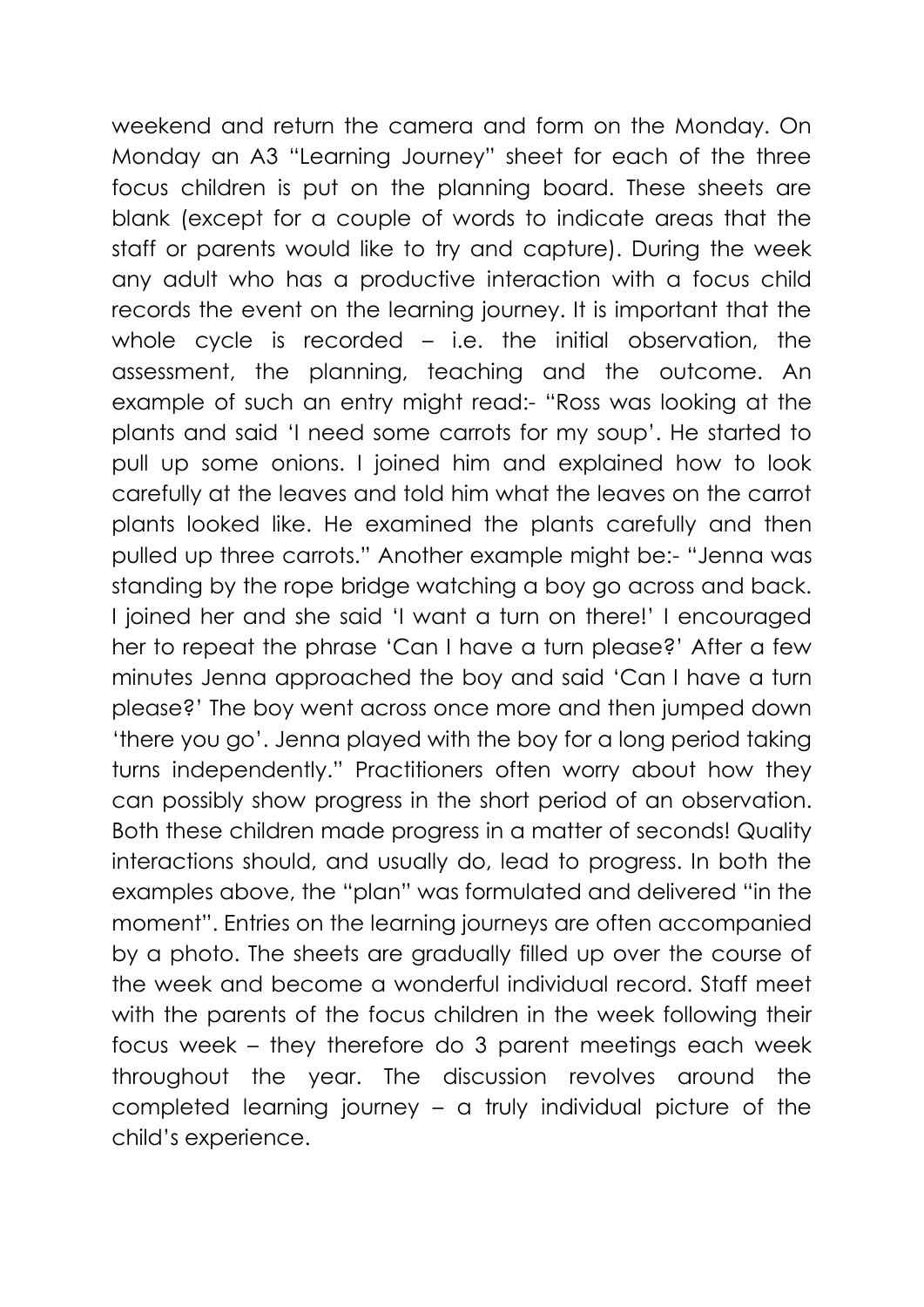So, "What about all the other children?" Well they too are pursuing their own learning, in the same environment, supported by the same adults. However, their journey is not recorded in such a detailed way, except when they are a focus child. Any "Wow!" moments are recorded for individual children and added to individual records – whether focus children or not. In addition staff complete another sheet which is really a group learning journey to record any significant events that occur in the class and that involve a group of children and essentially it contains the same observation cycle – observation, assessment, planning, observation. An example might read:- "Group building a bridge with blocks. The bridge was very wobbly. T joined the group and encouraged them to consider if the bridge was safe and how it could be improved. Several children had ideas and the group tried several different designs. The final bridge was much more stable." In almost all cases, the "next step" is completed immediately - in this case 'discuss safety and re-design the bridge.' "In the moment" planning is a very simple idea – observing and interacting with children as they pursue their own interests and also assessing and moving the learning on in that moment. The written account of these interactions becomes a learning journey. This approach leads to deep level learning and wonderful surprises occur daily.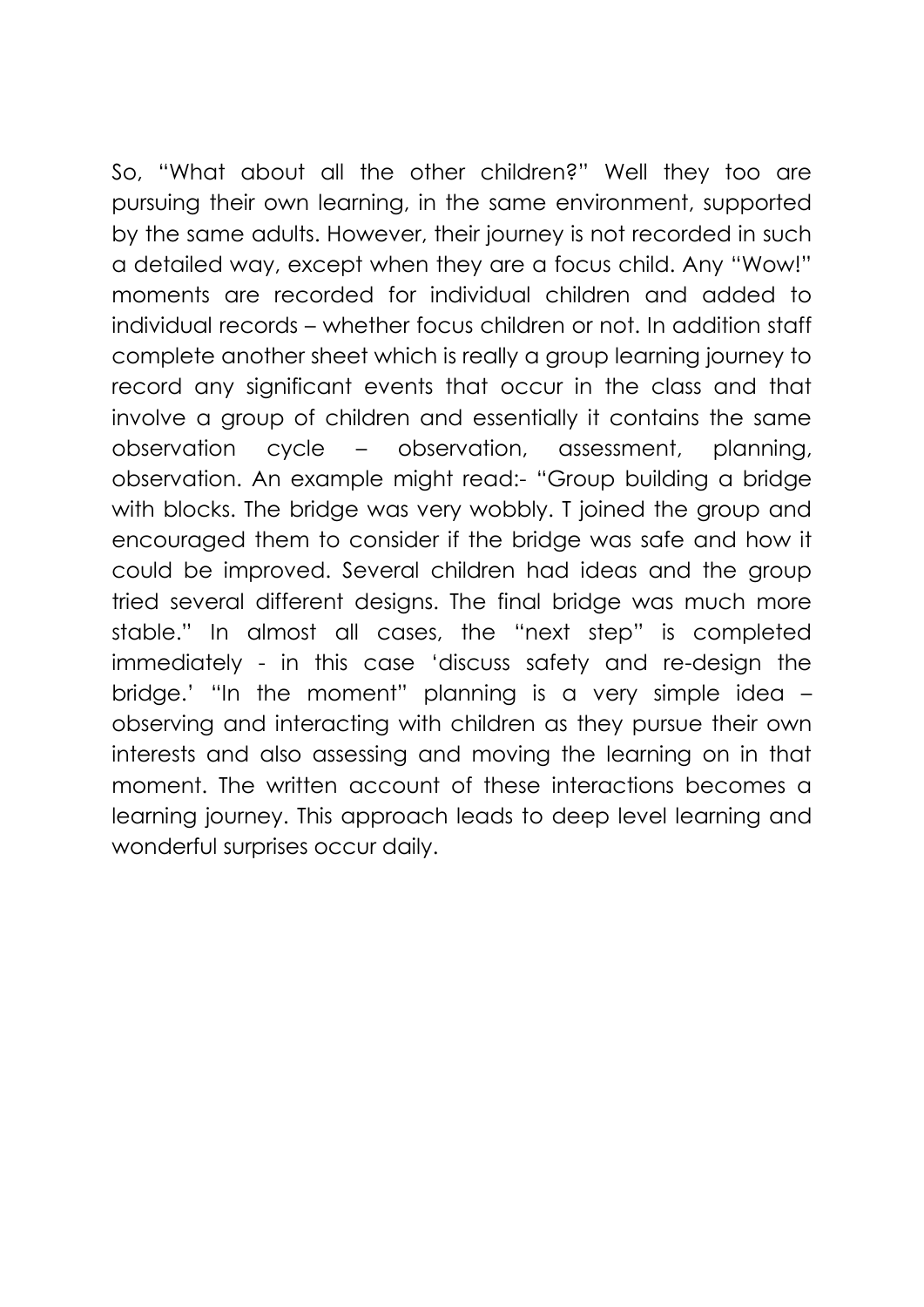### WOODWORK

Woodwork in the Early Years If we could scan the brain of this three year old child, we would see great activity – powerful learning and rapid progress. Such deep-level involvement is always found at the woodwork benches at our school. Woodwork can always be seen in both the nursery and reception classes, with children accessing the resources and tools independently, working safely and creatively at the very limits of their capabilities. No adult tells the children to go to the work bench – it is their choice. No adult tells them what to make – they can make whatever they want. Adults are available, when needed, to model skills and techniques, to give vocabulary, to encourage and to make suggestions. The interactions, therefore, allow the children to realise their ideas and to overcome any obstacles. The assessment below demonstrates that the benefits of woodwork clearly outweigh the risks. Benefits Woodwork is the perfect activity in which children can demonstrate the characteristics of effective learning:-

playing and exploring - children investigate and experience things, and 'have a go'; active learning - children concentrate and keep on trying if they encounter difficulties, and enjoy achievements; and creating and thinking critically - children have and develop their own ideas, make links between ideas, and develop strategies for doing things.

Also all the seven areas of learning in the current EYFS framework will be developed:-

Physical development:- With the use of real tools and hard wood (rather than balsa wood), the muscles in the hands and arms become stronger and the children develop more control of these muscles. They learn to vary the amount of force used - with hammers and saws. They also develop hand-eye co-ordination in order to hit the nails. Fine motor control is developed as children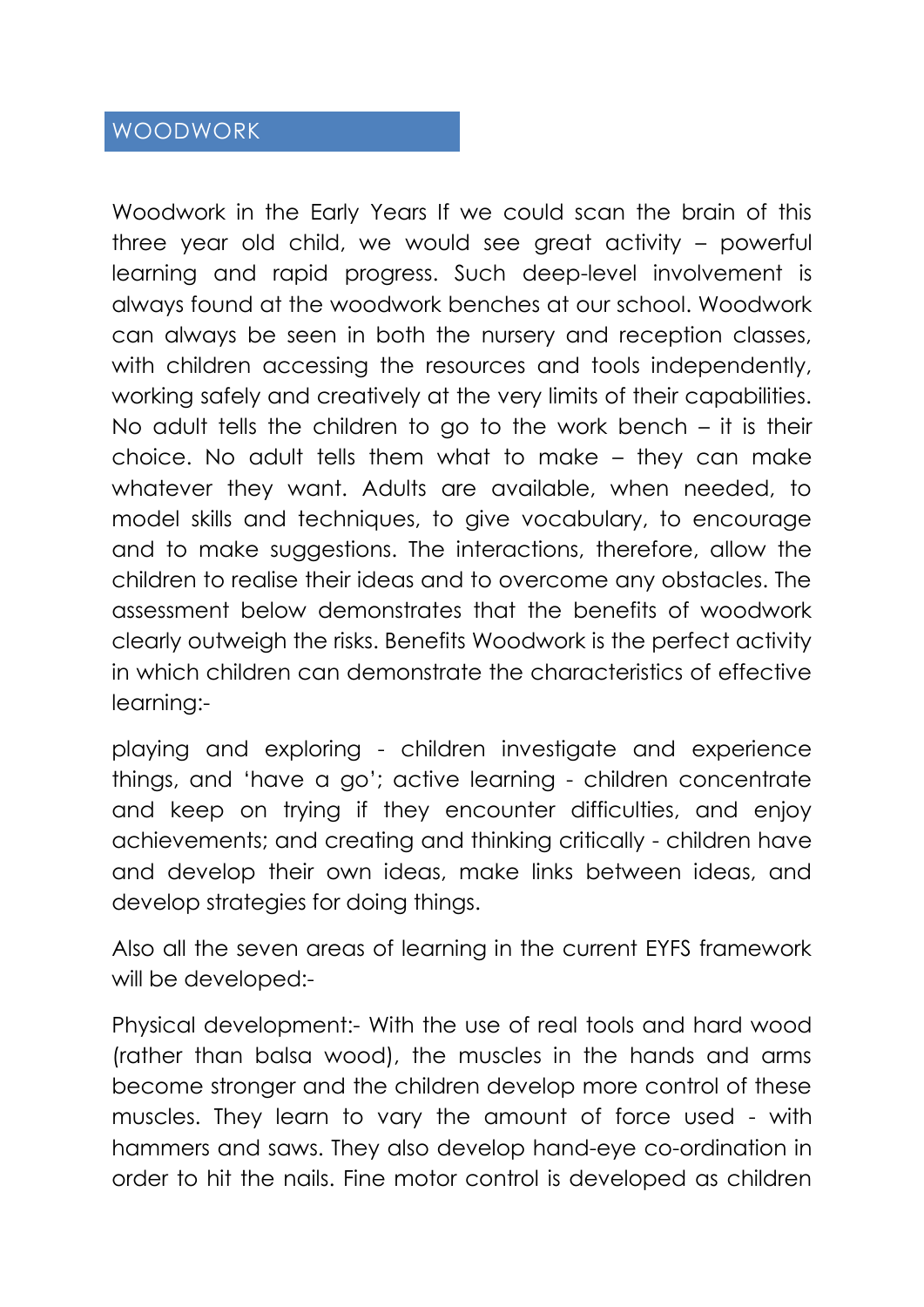hold the thin nails in place. Through experience they learn how to keep their fingers out of the way of the hammer.

Personal, social and emotional development:- children demonstrate deep levels of involvement when undertaking a woodwork task. It is often noticeable that children who normally will not persevere at a task are prepared to try for far longer at woodwork - perhaps because they realise it is something truly challenging but also "real". Children will return to unfinished work the following day if necessary. They learn to share and take turns, negotiating and discussing routines and rules. They learn how to keep themselves and others safe. They realise that a real hammer can do serious harm and they do treat the tools with respect. They learn to follow agreed rules. Children who find it difficult to conform are often so keen to participate, that they do manage to comply with requests and boundaries at the woodwork bench just so that they get their turn. They take great pride in their achievements and therefore their self-esteem is boosted. For most children woodwork is a new activity and therefore they are taking a risk just by becoming involved - they take further risks using the equipment but learn to do this safely and independently and the results are greatly appreciated.

Communication and language development:- There is always a lot of discussion at the work bench and therefore language is developed. Children have to follow instructions and will often be heard explaining the rules to other children. They encounter problems all the time and discuss solutions. They explain what they are doing and learn the vocabulary associated with the activity.

Creative development:- With many activities for young children, the process is as important (if not more important) than the product. This is definitely the case when children are first starting at woodwork. They need to develop the techniques. Eventually, they will start to use their imagination, combined with their knowledge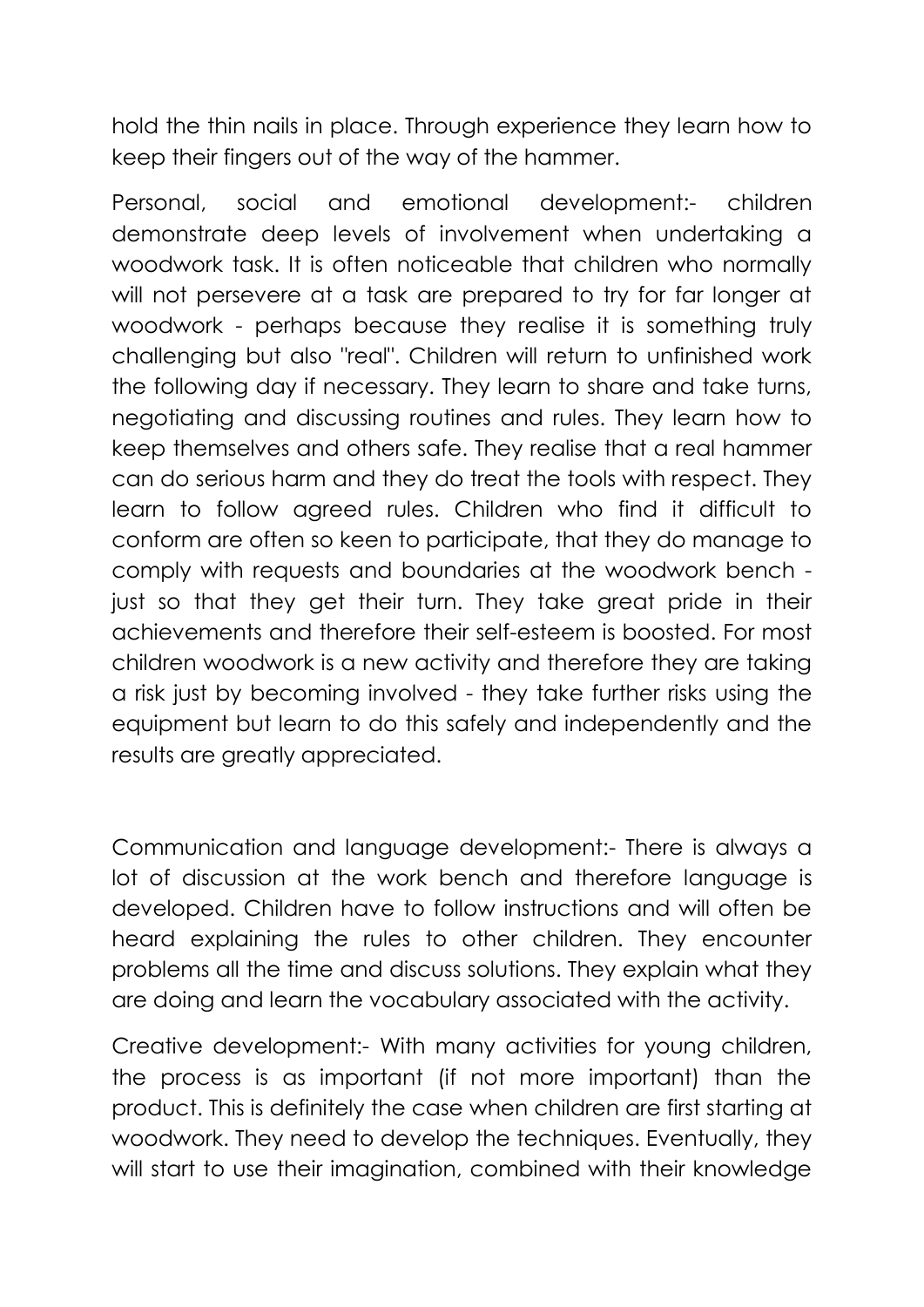of the task, to plan what to make. With support, they will have learnt how it is possible to combine various materials and media and this will increase their options and possibilities. Many of the models become the starting point for a story which also supports creative development (as well as language skills).

Knowledge of the World:- Clearly through working with wood, the children will learn about its properties and the properties of other materials that they combine with the wood. They will learn about how to use tools and how to combine different materials. With appropriate interactions, they could learn about the source of wood and various types of wood. They will be experiencing the process of 'design, make, review'.

Mathematical development:- This pervades every aspect of the task - from experiencing the weight and size of the wood to deciding how many wheels to add to a truck. Children will be thinking about size and shape, as well as number. Again, with appropriate interaction, their thoughts can be vocalised, refined and developed.

Literacy development:- Children will often combine mark-making with woodwork - adding drawn features to their models. They also add their name to ensure their work is not lost. They will use books to refer to for ideas or information. Also, as mentioned above, many models will feature in stories and the literacy possibilities within this are infinite.

There are not many activities which appeal to so many children and have such broad and deep learning potential. Risks and actions:- Hazard Possible scale of injury Precautions to put in place to reduce risk. Risk rating General risk of injury through use & misuse sandpaper. Low Sharp nails cause injury Low Protruding nails will be hammered down. Children will not remove nails from work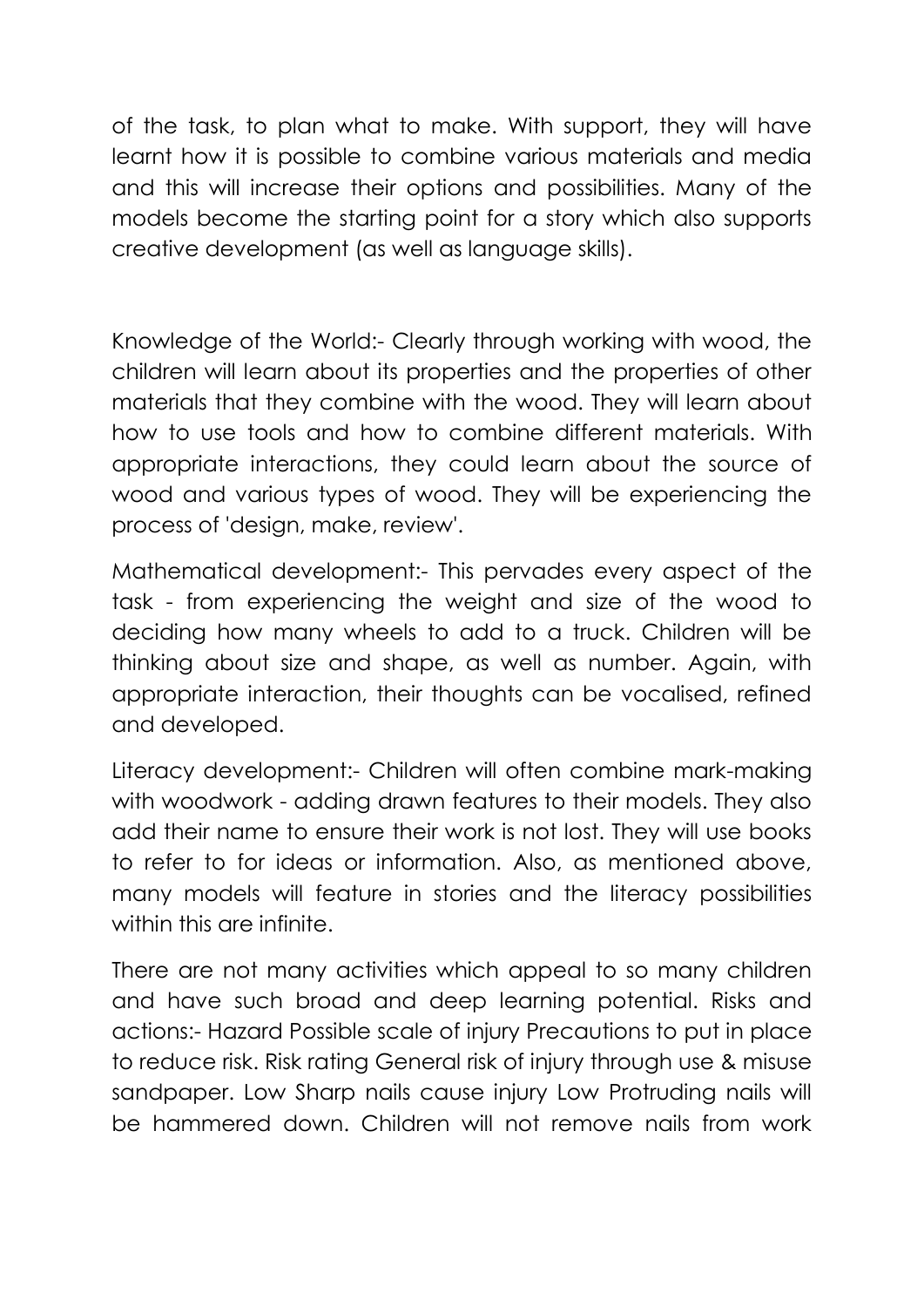area. Low Clearly the benefits are great and the risks can be managed.